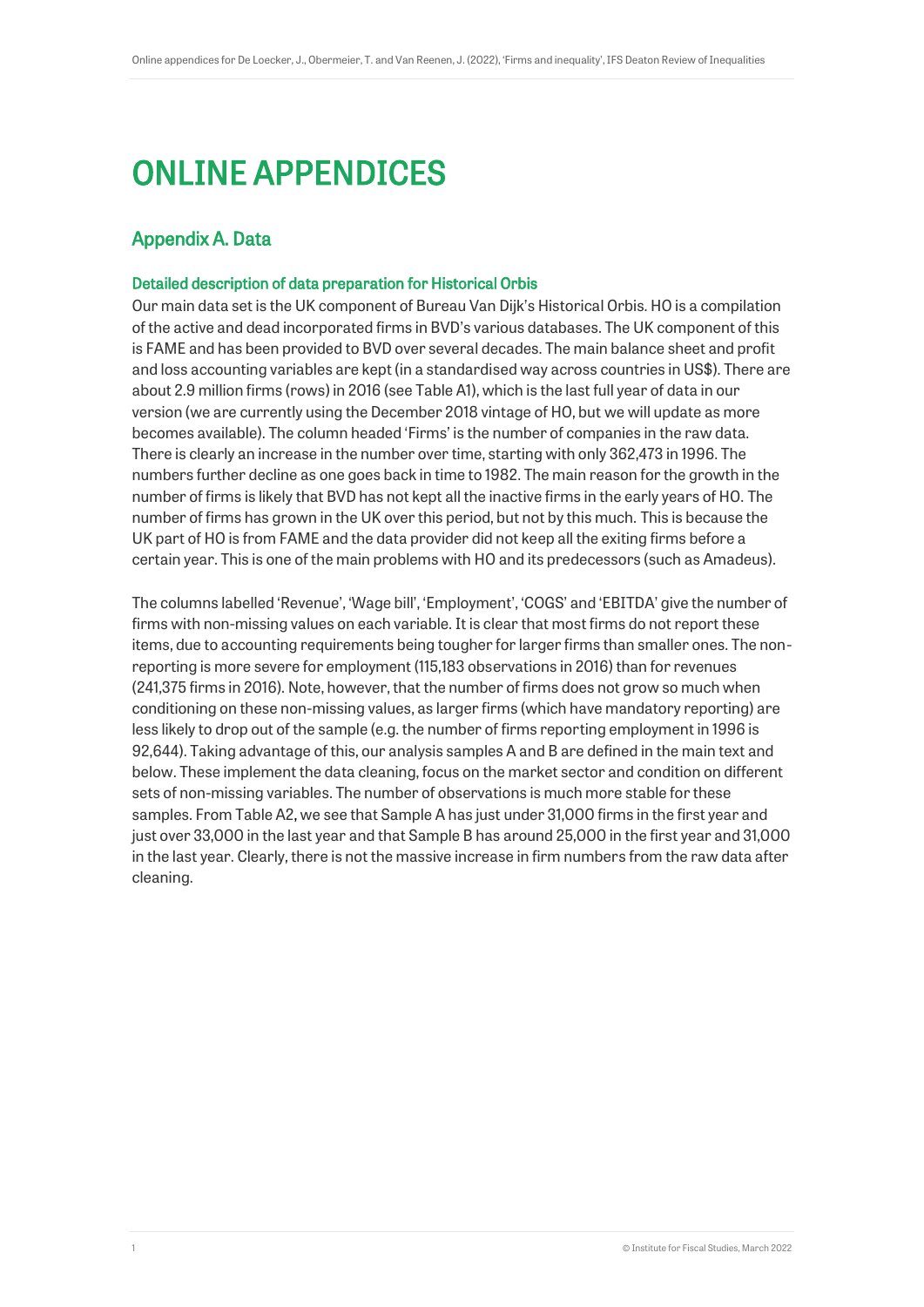| Year | <b>Firms</b> | Revenue | <b>Wage bill</b> | Employment | <b>COGS</b> | <b>EBITDA</b> |  |
|------|--------------|---------|------------------|------------|-------------|---------------|--|
| 1996 | 362,473      | 149,275 | 99,604           | 92,644     | 109,887     | 137,448       |  |
| 1997 | 381,597      | 152,012 | 97,821           | 90,935     | 111,596     | 140,079       |  |
| 1998 | 540,335      | 188,774 | 103,039          | 94,939     | 127,816     | 165,741       |  |
| 1999 | 930,412      | 282,374 | 121,761          | 108,306    | 167,155     | 233,551       |  |
| 2000 | 1,065,781    | 303,775 | 122,855          | 108,167    | 178,675     | 247,289       |  |
| 2001 | 1,143,639    | 304,835 | 123,012          | 107,186    | 181,139     | 247,127       |  |
| 2002 | 1,209,337    | 308,068 | 127,438          | 108,045    | 183,811     | 247,196       |  |
| 2003 | 1,323,169    | 317,277 | 131,607          | 109,690    | 191,612     | 253,959       |  |
| 2004 | 1,519,083    | 356,252 | 134,088          | 103,387    | 223,841     | 258,830       |  |
| 2005 | 1,643,464    | 354,841 | 135,719          | 101,504    | 220,836     | 255,544       |  |
| 2006 | 1,775,753    | 367,416 | 133,209          | 101,013    | 224,239     | 248,524       |  |
| 2007 | 1,865,511    | 347,070 | 131,899          | 102,835    | 197,983     | 240,281       |  |
| 2008 | 1,920,397    | 304,655 | 128,927          | 102,584    | 172,411     | 228,738       |  |
| 2009 | 1,939,020    | 285,098 | 127,103          | 101,494    | 161,180     | 206,084       |  |
| 2010 | 2,004,953    | 295,114 | 152,120          | 107,763    | 151,445     | 184,133       |  |
| 2011 | 2,100,978    | 262,612 | 113,881          | 108,097    | 132,134     | 160,244       |  |
| 2012 | 2,233,100    | 248,193 | 107,859          | 107,139    | 124,457     | 151,521       |  |
| 2013 | 2,382,811    | 238,784 | 103,418          | 106,947    | 118,111     | 146,164       |  |
| 2014 | 2,548,551    | 229,638 | 102,215          | 107,136    | 113,119     | 139,173       |  |
| 2015 | 2,735,659    | 234,449 | 104,855          | 108,299    | 109,836     | 135,500       |  |
| 2016 | 2,891,300    | 241,375 | 109,659          | 115,183    | 108,822     | 136,546       |  |

Table A1. Raw number of firms reporting data items

Note: This table shows the raw number of observations before further sample restrictions. 'Firms' gives raw number of firms per year in Historical Orbis. The next column is the subsample where a firm reports a non-missing revenue number. Similarly, the other columns report numbers of firms with non-missing values for wage bill, employment, COGS or EBITDA, respectively.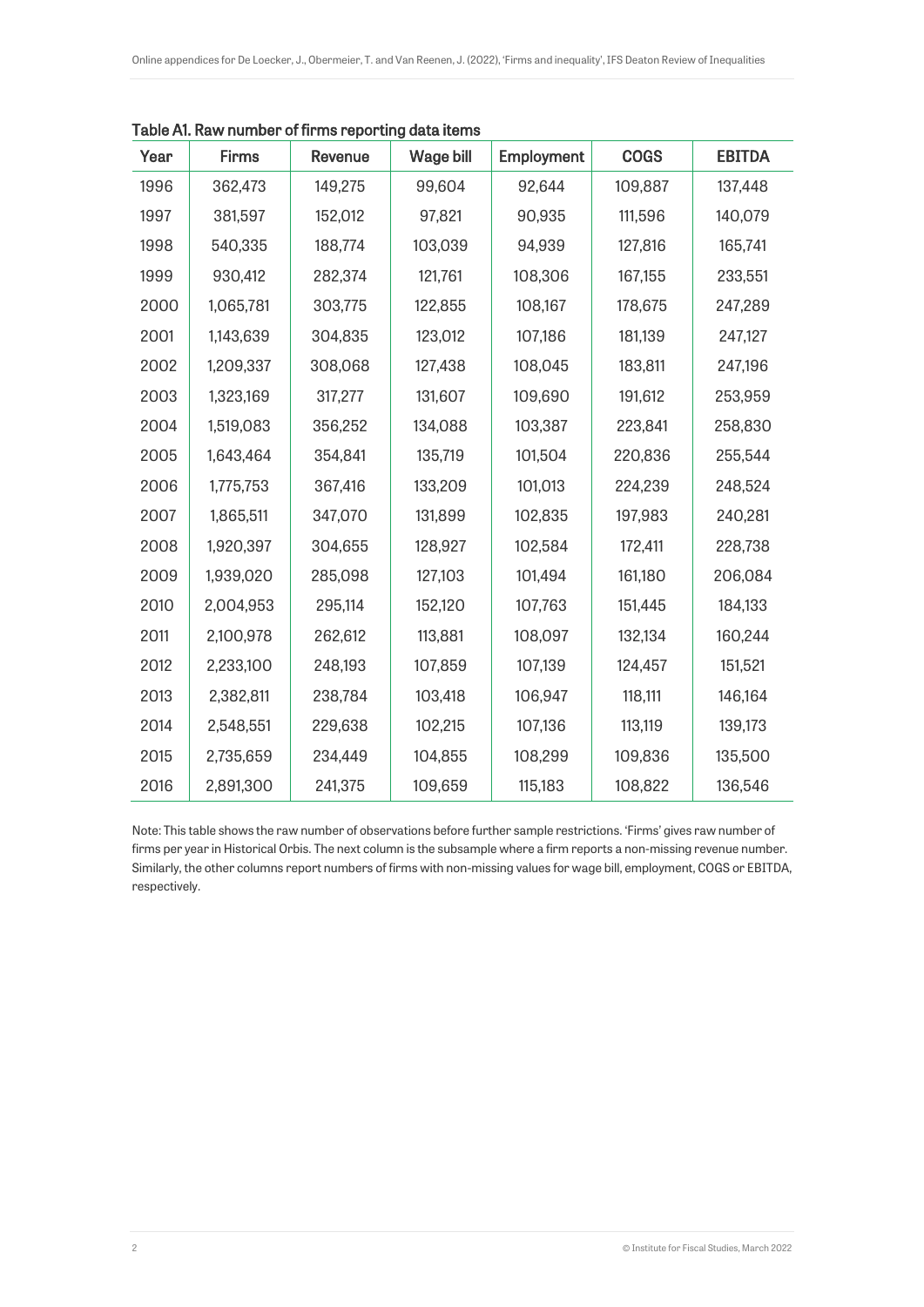| Year | Sample A | Sample B | <b>Listed</b> | <b>Currently listed</b> |
|------|----------|----------|---------------|-------------------------|
| 1996 | 29,483   | 23,681   | 955           | 721                     |
| 1997 | 29,762   | 23,707   | 1,069         | 797                     |
| 1998 | 30,072   | 23,669   | 1,137         | 856                     |
| 1999 | 30,356   | 23,462   | 1,190         | 840                     |
| 2000 | 30,542   | 23,289   | 1,245         | 945                     |
| 2001 | 31,140   | 23,346   | 1,326         | 1,001                   |
| 2002 | 32,199   | 23,259   | 1,356         | 1,031                   |
| 2003 | 32,891   | 22,998   | 1,347         | 992                     |
| 2004 | 28,079   | 20,804   | 1,392         | 1,051                   |
| 2005 | 26,566   | 19,925   | 1,438         | 1,131                   |
| 2006 | 26,606   | 19,727   | 1,460         | 1,163                   |
| 2007 | 27,436   | 19,924   | 1,452         | 1,157                   |
| 2008 | 27,417   | 20,007   | 1,369         | 1,075                   |
| 2009 | 26,687   | 23,023   | 1,306         | 969                     |
| 2010 | 28,350   | 24,162   | 1,322         | 913                     |
| 2011 | 28,803   | 24,550   | 1,326         | 887                     |
| 2012 | 29,220   | 24,955   | 1,303         | 847                     |
| 2013 | 29,536   | 25,202   | 1,309         | 855                     |
| 2014 | 30,143   | 25,848   | 1,286         | 879                     |
| 2015 | 30,876   | 26,983   | 1,254         | 867                     |
| 2016 | 30,510   | 28,280   | 1,221         | 847                     |

Table A2. Analysis samples: number of observations

Note: The columns show the number of observations in the samples we use for the analysis. Samples A and B are defined in the text. They restrict the sample to firms in the 'market economy', remove duplicates, use observations at the highest level of aggregation, and drop firms that have missing values on employment and/or have fewer than 10 employees. Sample A also conditions on non-missing wage bill and EBITDA (but allows missing observations on sales and COGS). Sample B conditions on non-missing sales and COGS (but allows missing observations on wage bill and EBITDA). 'Currently listed' are firms that are currently on the UK stock market. 'Listed' includes all those that we know have been publicly listed at some point in time.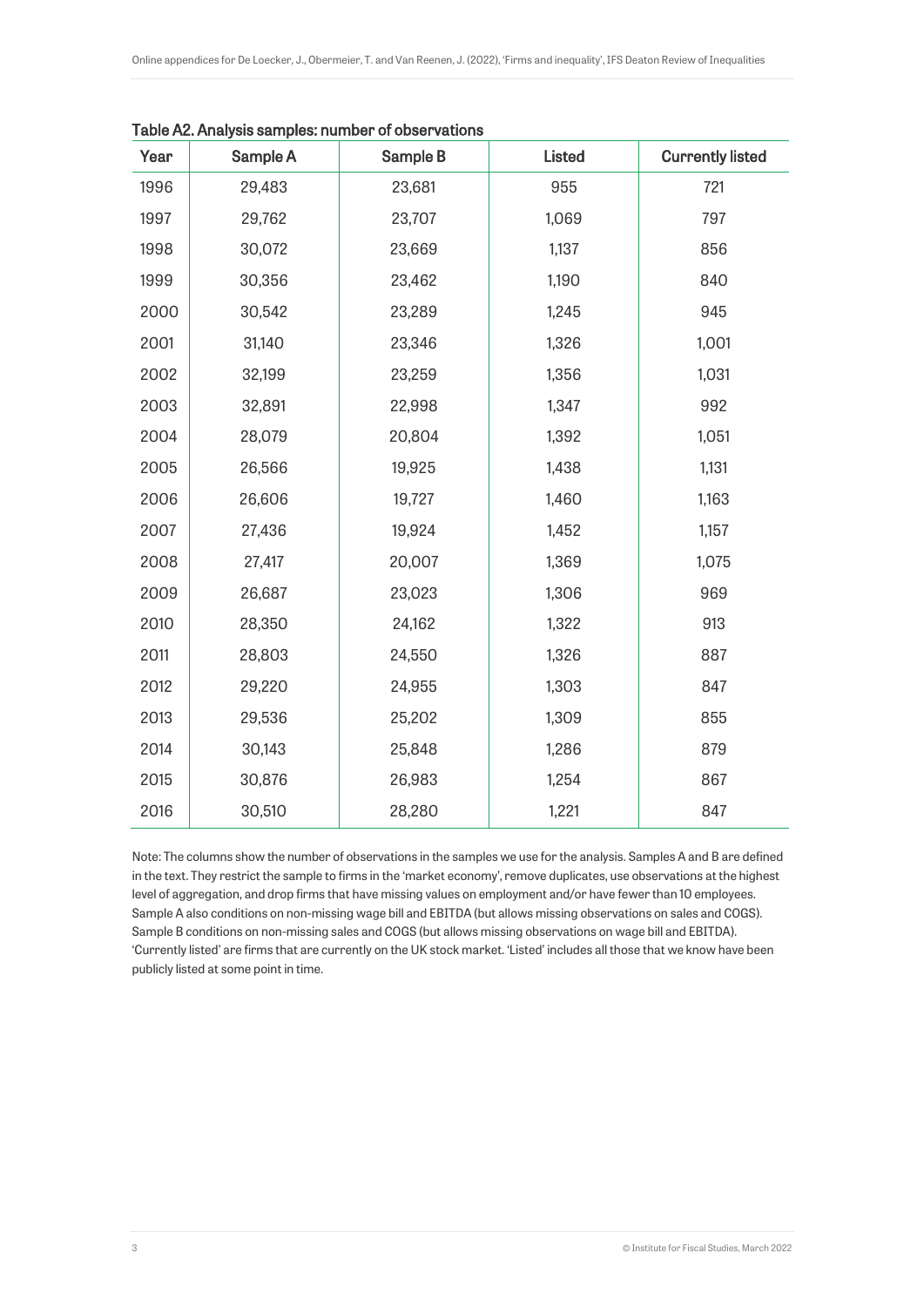Duplicates. Historical Orbis contains multiple observations per year for some firms. The first reason for this is multiple 'filing types'. Some firms have both an observation stemming from the 'Annual Report' and one from 'Local Registry Filing'. In these cases, the Annual Report typically contains more information on the key variables for our analysis – revenue, COGS, the wage bill and employment. Second, HO contains some seemingly identical observations, which only differ in a few variables (e.g. revenue might be missing in one observation but not the other). This is particularly the case in the early years of the sample (pre-2002). Third, the filing period may change, which can lead to multiple observations per firm in a given year. Finally, some firms submit both a consolidated account and an unconsolidated account, as can be identified via the consolidation codes ('U2' and 'C2').

We remove duplicates by applying the following steps. First, conditional on firm ID, year and consolidation code:

- 1. we remove Local Registry Filing whenever there is also an Annual Report;
- 2. we take the observations with fewer missing values;
- 3. we remove remaining duplicates by taking the first observation that appears in the data set.

The only duplicates that are left after this procedure are those that differ in their consolidation code. Whenever a firm submits both an unconsolidated and a consolidated account, we select the consolidated ones and drop the unconsolidated components from subsidiaries.

Excluding subsidiaries. Historical Orbis contains the consolidated accounts for business groups in addition to the accounts of their subsidiaries. This requires some additional attention to rule out double counting the subsidiaries, since their information is also included in the accounts of their parent companies.

We use the HO Ownership files to construct the ownership hierarchy for each firm. We consider all majority links where a firm owns more than 50% of another firm and then repeatedly merge the direct owners to construct the full hierarchy. BVD records the ownership links at certain dates throughout the year and there may be some links missing in some of the yearly files. We impute the information in these cases by assuming that an ownership link remains valid until there is a new one. In addition, since the historical ownership information only goes back to 2002, we assume that the ownership structure remains constant in previous years (i.e. the structure is the same in 2000, 2001 and 2002 in our main analysis sample).

Based on the hierarchy, we focus on the highest level, which (1) is an industrial firm (rather than a bank or investment trust) and (2) submits a consolidated account, and exclude subsidiaries that are owned by these firms. We drop all holding companies as defined by those firms whose primary SIC code is 617 or have 'Holding' in their company names. This might be too conservative, as some of these do appear to be genuine industrial companies.

Sample restrictions based on sectors. For our main analysis, we focus on a sample of firms from the 'market sector'. This means we exclude industries with close links to the public sector, financial sector and oil-related industries. More precisely, we use the three-digit US 1987 SIC codes ('USSICCOR') and exclude the following industries:

- codes between 10 and 97 (agriculture, forestry and fishing);
- codes between 100 and 149 (mining);
- 1311 (manufacture of petroleum products);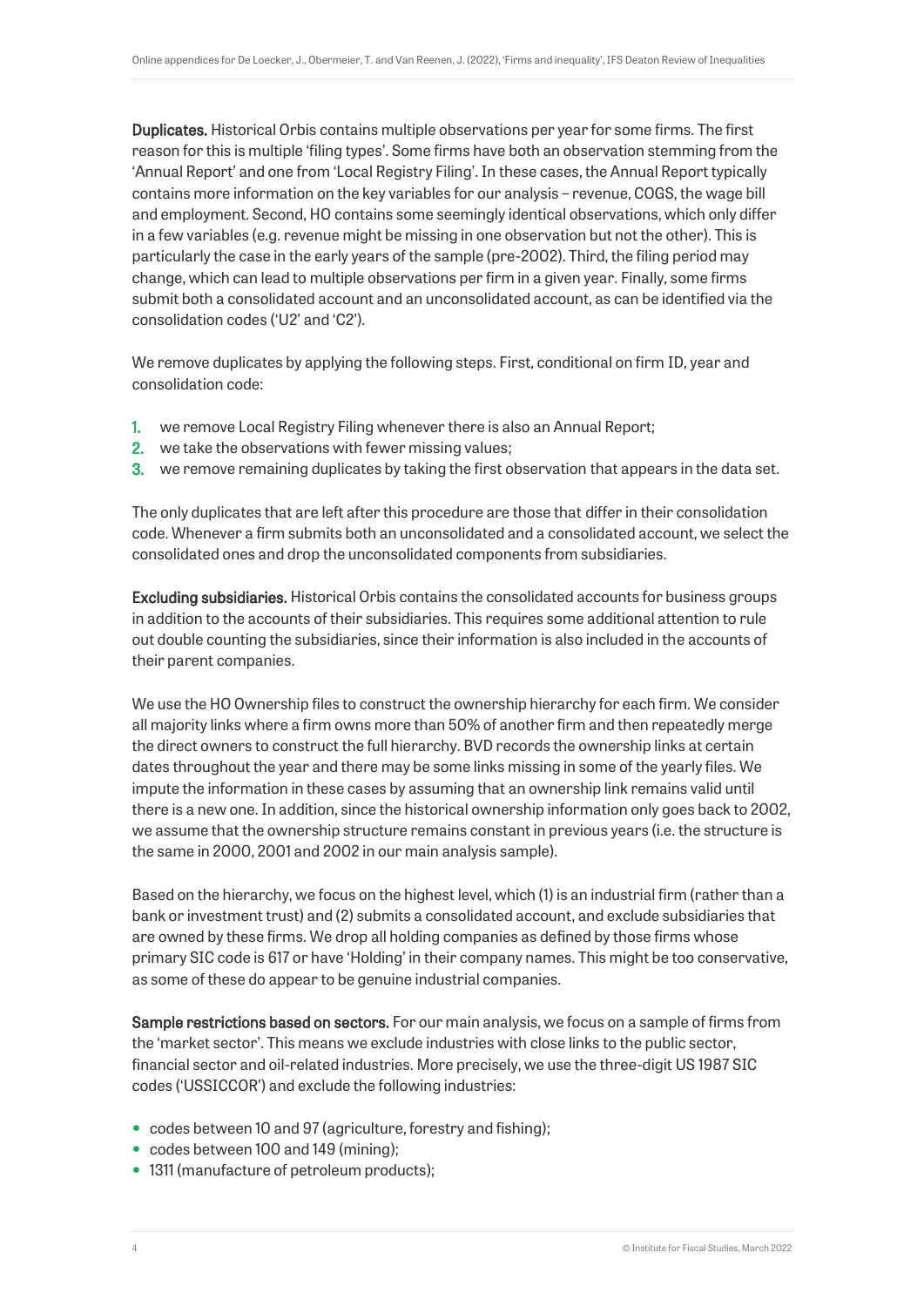- 430 and 431 (postal service);
- codes between 490 and 495 (including utilities such as electricity and water);
- codes between 600 and 679 (finance);
- codes between 800 and 809 (health);
- codes between 820 and 835 (education);
- 841, 863, 864, 865 and 866 (museums/art galleries, labour union, civic/social/fraternal associations, political and religious organisations respectively);
- 880 and 881 (private households);
- codes greater than or equal to 900 (public sector).

Foreign firms. Although we include subsidiaries of foreign firms, we exclude the consolidated accounts of non-UK firms. When a non-UK firm opens a branch in the UK, it may be required to register the accounts of the full parent company. As a result, the Orbis UK file includes some consolidated accounts for non-UK firms that can be identified through additional letters in the firm ID, which starts with either 'GBFC', 'GBSF' or 'GBNF' in these cases.

Sample selection. The coverage of HO for the UK should be all incorporated UK firms, both living and inactive. However, there appears to be some tail-off in earlier years. Part of this may be that the underlying data from FAME do not keep all firms. However, it may also be that BVD has not actually kept all inactive firms. The data set contains very few observations for the late 1970s and early 1980s. Consequently, we do not use the early years of data. Sample coverage appears good since the mid 1990s and we chose our main analysis sample to begin in 1996 when coverage seems to stabilise. Note that while the number of firms still increases substantially after 1996, many of these firms report only their assets. As a result, the number of firms that actually report revenue, wage bill, employment, COGS or EBITDA is much more stable.

Missing values on accounting variables. A major issue is that firms do not need to report all accounting items in all years. Broadly, in the UK, large firms have to report full accounts on the balance sheet and the profit and loss (P&L). Medium-sized firms also have to report full accounts on the balance sheet, but can report abbreviated P&L accounts. Finally, micro firms only need to report abbreviated balance sheets. Thus, (almost) all firms in Historical Orbis report basic balance sheet – current assets and liabilities. However, most firms have some accounting variables reported but not others. The definitions of large, medium and micro enterprises are mainly based on thresholds depending on the balance sheet assets, sales revenue and employment in the previous two years. The exact thresholds change over time. In addition to these mandatory rules, firms can voluntarily choose to report items and many firms do this.

Main analysis samples. We apply the cleaning rules above to the HO data. We then create three broad analysis samples. This is in order to avoid working with too many different samples.

First, we use publicly listed firms. We define whether a firm is listed based on the information on firms' legal status provided by Orbis, which contains whether a firm is unlisted, listed or delisted in the latest year of the data, as well as the dates of listing and delisting. Our main sample focuses on firms that are currently publicly listed on the UK stock market, but we also consider a version of these data on firms that we know have ever been listed on the UK stock market. We compare this sample with Worldscope (see De Loecker and Eeckhout (2018) for more details), an alternative database of listed firms. Worldscope has better coverage of firms in earlier years.

Second, 'Sample A' contains all firms that report the wage bill, EBITDA (earnings before interest tax, dividends and amortisation) and employment. We construct our main value added measure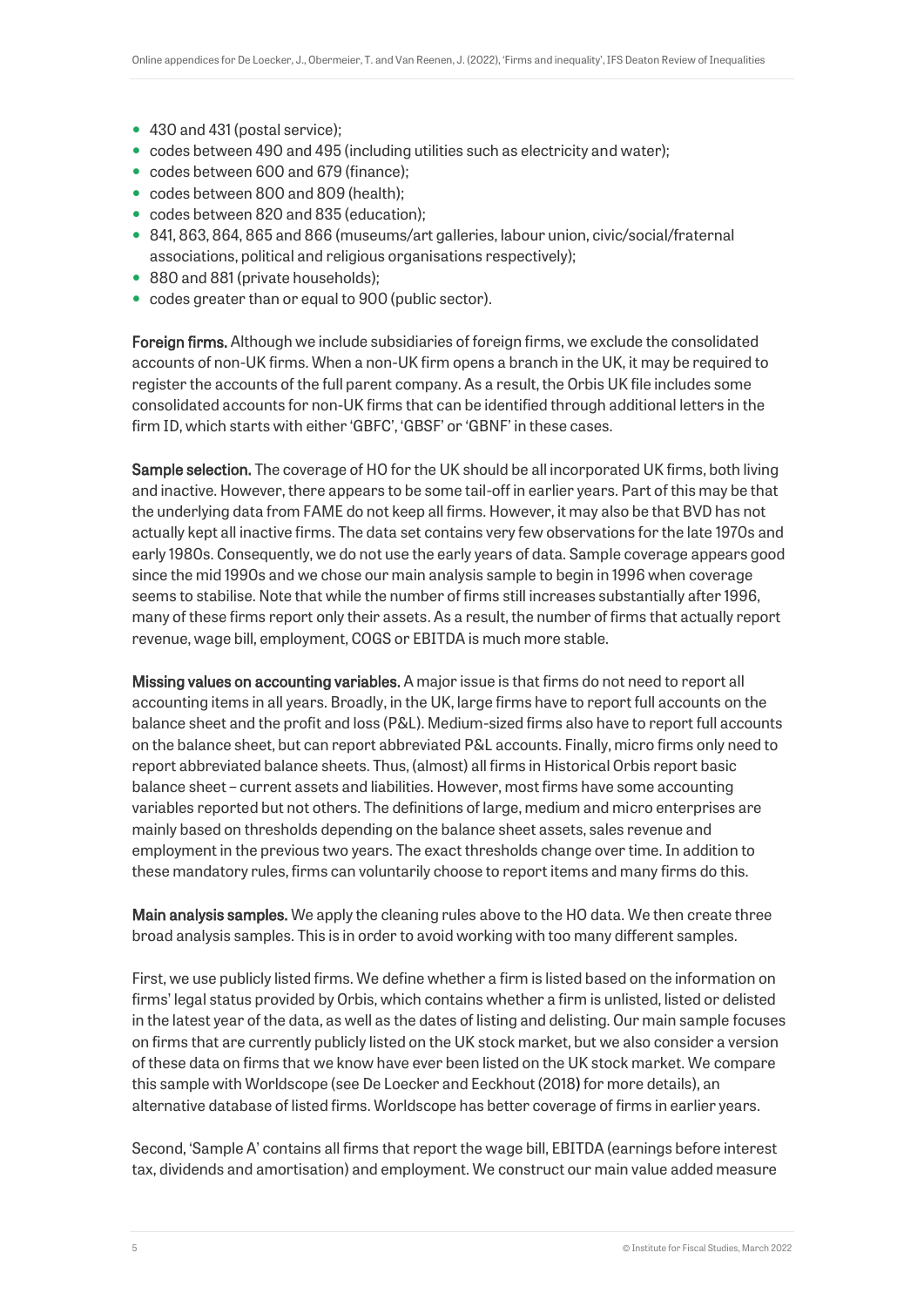as the sum of wage bill and EBITDA and keep observations with positive value added. Furthermore, we restrict the sample to firms with 10 or more employees. This last restriction is because smaller firms change whether or not they report employment substantially over time, so if we do not make this restriction the sample numbers change a lot because of this reporting change. This is the sample we use to look at productivity and labour shares.

Our third sample ('Sample B') requires that firms report revenue, COGS and employment and have at least 10 employees. This is the sample we use to look at COGS shares and calculate markups. Note that we drop outliers in terms of markups (i.e. markups smaller than 0.5 or larger than 10), which comprise 2.7% of the sample. Alternative cut-offs made little difference. We also considered a number of other alternative samples (such as the intersection of Samples A and B) and obtained the same qualitative results. Table A2 shows the number of observations in each of the samples. The summary statistics are shown in Tables A3 and A4.

|               | Mean         | <b>Median</b> | <b>SD</b>      | N       |
|---------------|--------------|---------------|----------------|---------|
| Wage bill     | 9,852,885.73 | 1,742,703.81  | 93,940,404.68  | 616,674 |
| <b>EBITDA</b> | 5,691,654.52 | 422,575.25    | 108,403,376.28 | 616,674 |
| Employment    | 394.49       | 67.00         | 5,061.42       | 616,674 |
| Productivity  | 46,105.40    | 32,392.68     | 342,190.32     | 616,674 |
| Labour share  | 0.79         | 0.79          | 0.26           | 599,919 |
| Foreign       | 0.46         | 0.00          | 0.50           | 616,674 |
| Listed        | 0.03         | 0.00          | 0.18           | 616,674 |

#### Table A3. Sample A: summary statistics

Note: This table shows the summary statistics for Sample A. Note that all years (starting with 1996) are pooled. The number of observations for the labour share is slightly lower because we exclude implausible labour shares ( $\geq 2$ ).

#### Table A4. Sample B: summary statistics

|             | Mean          | Median       | <b>SD</b>      | N       |
|-------------|---------------|--------------|----------------|---------|
| <b>COGS</b> | 42,099,786.86 | 6,356,109.64 | 385,945,270.13 | 490,801 |
| Revenue     | 60,122,183.13 | 9,401,648.58 | 553,919,732.45 | 490,801 |
| Employment  | 441.20        | 69.00        | 5,591.89       | 490,801 |
| Foreign     | 0.49          | 0.00         | 0.50           | 490.801 |
| Listed      | 0.04          | 0.00         | 0.20           | 490,801 |

Note: This table shows the summary statistics for Sample B. Note that all years (starting with 1996) are pooled.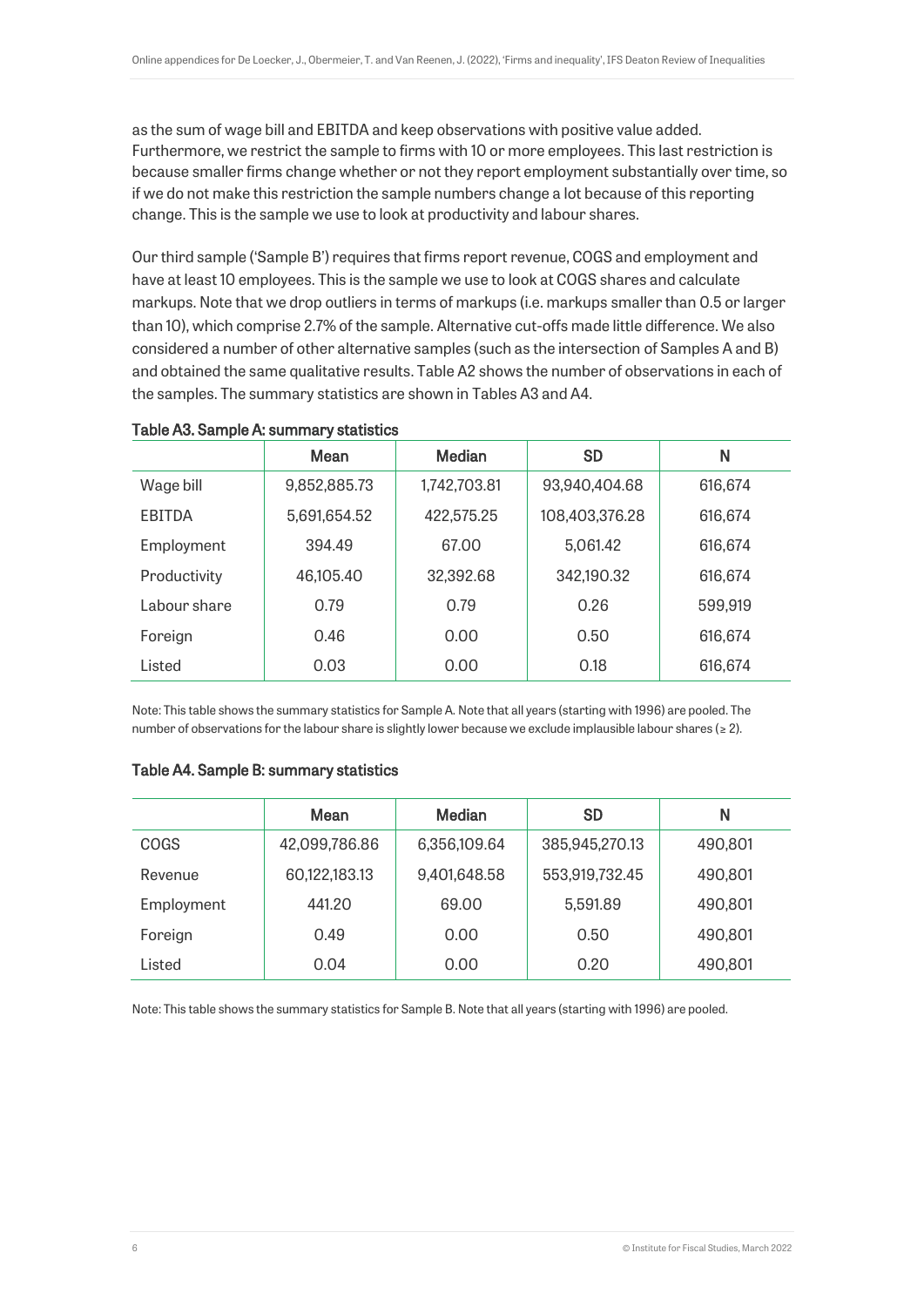# Appendix B. Further analysis

In this appendix, we present some further analysis of the data that we left out of the main paper due to space constraints. We look at productivity, markups, labour shares, concentration and business dynamism in turn in each subsection.

#### **Productivity**

A further way to compare the aggregated productivity trends across HO and administrative data sources is to look by industry[. Figure A1](#page-6-0) breaks down value added per worker in HO by the five broad sectors in the market economy and compares it with KLEMS data (KLEMS uses publicly available ONS administrative sources for the UK). The trends look broadly similar across the two data sets, with a bit more choppiness in the HO data (note that these are indexed to be 1 in 2007 and the levels of the productivity can be different). Productivity has grown fastest in manufacturing, wholesale and retail, and the professional, scientific and technological sector. Construction has also had fast, but volatile, productivity growth. Services have had slower growth. The only large difference between data sets is in the (small) professional, scientific and technological sector, where the productivity level jumped up faster in HO than in the KLEMS data after the financial crisis.



#### <span id="page-6-0"></span>Figure A1. Productivity: comparing administrative data and Orbis by industry

Note: This figure compares productivity trends for different sectors between the ORBIS and KLEMS data. Productivity is normalised to 1 in 2007.

Source: Market sector from Historical Orbis; KLEMS data derived from ONS.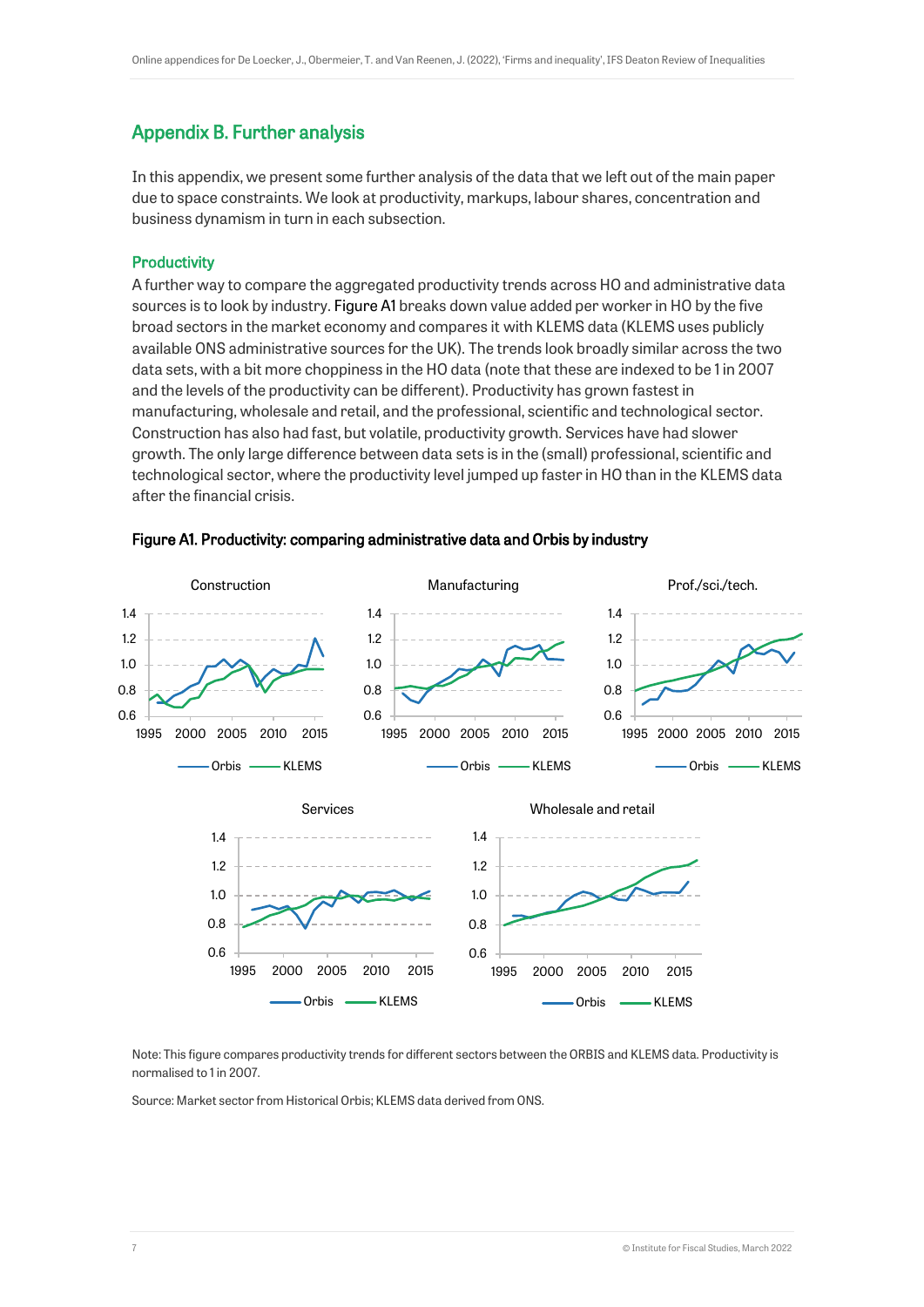On the micro level, an alternative source for examining trends in productivity to our main HO database is to use ABI/ABS data from the ONS. We draw on the tabulated versions of these micro data produced by the Office for National Statistics (2020), which are also discussed in Oliveira-Cunha et al. (2021). These have the distribution of employment-weighted firm value added per worker, so the same concept that we have in panel B of Figure 4 in the main text.

As noted in Section 3 of the main text, there are many reasons why there could be differences between our main HO database and the ONS ABI/ABS and both sources have advantages and disadvantages. Before getting into these, we first discuss what the trends look like in the two data sets. Figure A2 displays the change in the overall distributions. We base this in 1998 – even though our HO data can go back to at least 1996 as in the main text – because this is the first year when the (re-designed) ABI/ABS is reliable. We end in 2016 as this is the last year of reliable HO data (the published ABI/ABS tables run through 2018<sup>1</sup> ). Note that Figure A2 is comparing two crosssectional distributions and displaying how they have changed – it is *not* comparing just the same firms over time. We choose to show the  $10^{th}$  to  $95^{th}$  percentiles as the ONS does not publish all the tails and these are more sensitive to outliers.<sup>2</sup>

Panel A of Figure A2 has the absolute change in (inflation-adjusted) real value added per worker. For example, the  $87<sup>th</sup>$  percentile of the HO productivity distribution has seen a £30,760 growth in productivity (up from £91,391 in 1998 to £122,151 in 2016). The qualitative picture from this figure is very clear in both data sets: the vast majority of the distribution has seen a near-zero increase in productivity, whereas there has been substantial growth of productivity at the upper tail. In the HO data, productivity starts to increase at the  $60<sup>th</sup>$  percentile and rises almost monotonically as we rise up the distribution. In the ONS data, productivity is stagnant until we reach the  $75<sup>th</sup>$ percentile whereupon it also rises monotonically. To put it another way, three-quarters of workers have been in firms that have only managed a £800 increase in productivity over 18 years.

Quantitatively, the rise in upper-tail inequality is more dramatic in the HO data than in the ONS data. The growth at the 95<sup>th</sup> percentile is over twice as large in HO as in the ONS data. The most likely explanation for this is that HO includes the global consolidated accounts of firms. Some of these UK incorporated firms have substantial overseas sales and employment from their foreign affiliates in other countries, and these will be particularly strong at the top of the distribution. By contrast, the ONS data are only those of establishments located in the UK, so will not take into account the faster growth of subsidiary activity.<sup>3</sup>

Nonetheless, the broad message is clear: there has been a substantial increase in upper-tail inequality regardless of data source. This is broadly consistent with existing work on the ABI/ABS data in Bahaj et al. (2017) and Office for National Statistics (2019).

 $1$  Including the last two years makes little difference – see below.

<sup>2</sup> For example, there are significant numbers with negative productivity at the lower tail of the ABI/ABS distribution, which suggests measurement error: not just negative gross profits, but such large negatives that they exceed the wage bill.

<sup>&</sup>lt;sup>3</sup> This will increase productivity in the upper quantiles because it effectively gives more weight to the larger firms (which have generally higher productivity). Moreover, if productivity of overseas establishments is rising faster than in the UK, this will magnify this effect.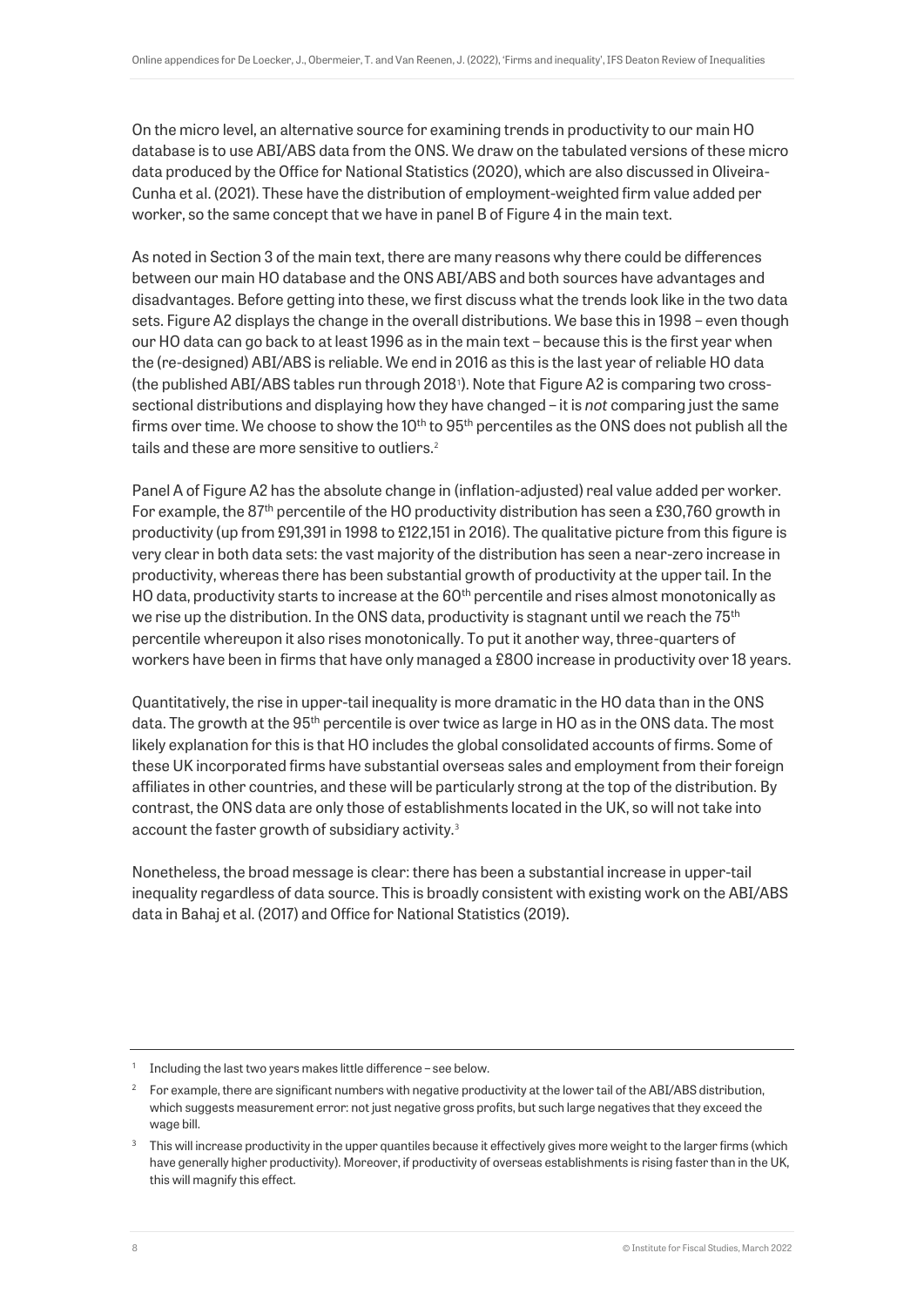#### Figure A2. Change in firm productivity at different points of the distribution 1998–2016 in Orbis and ONS data



#### Panel A. Absolute productivity change

#### Panel B. Percentage productivity change



#### Percentile of the productivity distribution

Note: 'Orbis' is Sample A from our analysis in Figure 4 in the main text except (in order to be consistent with ONS, which only reports the full distribution including firms with negative productivity) we keep in the (few) firms with negative productivity. None of the firms has negative productivity in this figure, but the location of the percentiles is affected by this. The panels compare the distribution of value added per worker (labour productivity) over the 10<sup>th</sup> to 95<sup>th</sup> percentiles for both datasets in 1998 and 2016. The horizontal axis is the percentile and the vertical axis shows the change in 2016 (compared with 1998). Panel A has this in absolute terms  $(E)$ , whereas panel B is in logs, so it approximates the percentage change (e.g. 0.1 is about a 10% increase). Note these are cross-sections of firms, so the figure is not looking at the change over time within a firm. The productivity distribution is weighted by firm employment.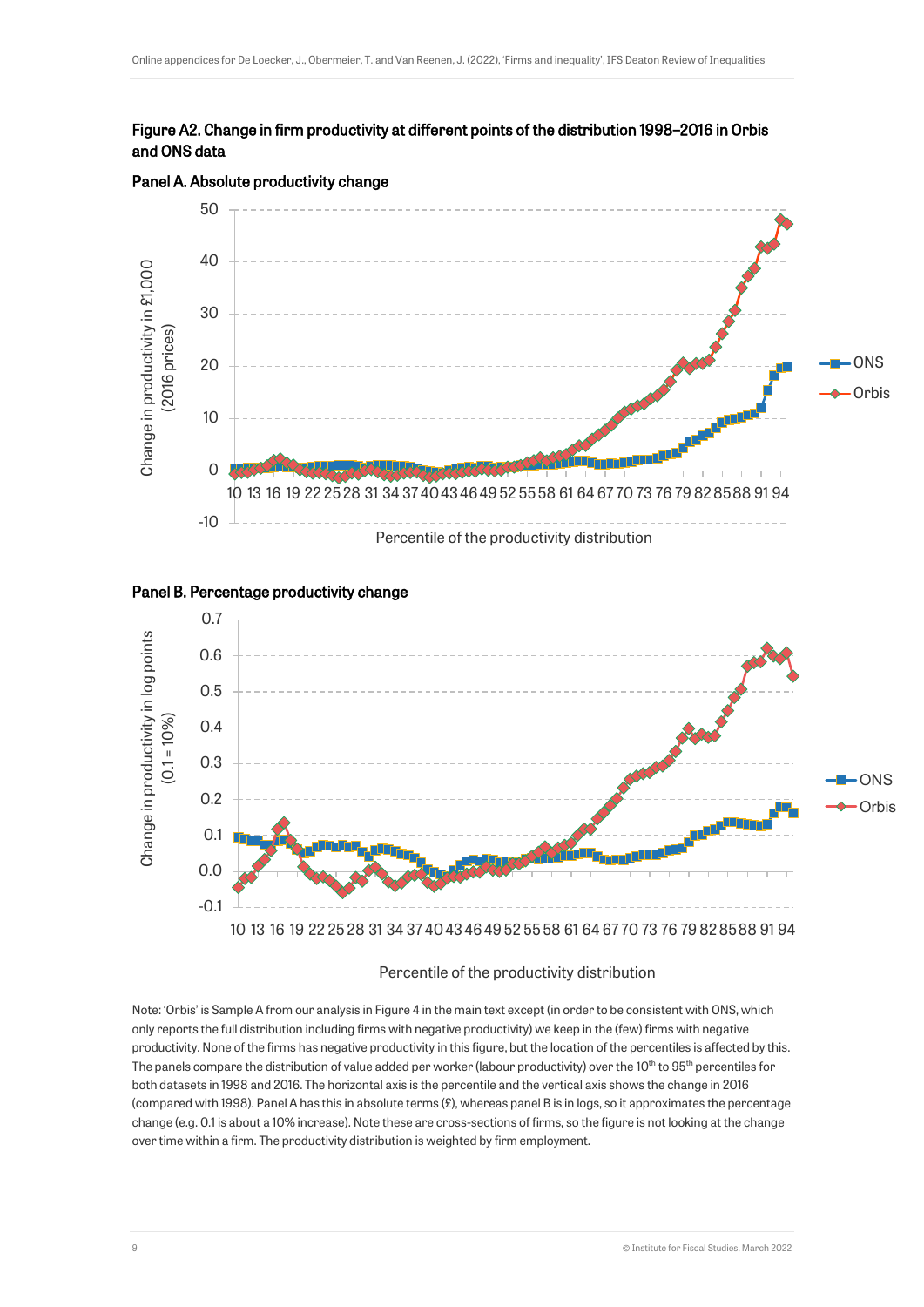An alternative way to present the data is in terms of proportional growth, as in panel B of Figure A2 which uses log(productivity). This takes into account the fact that the lower percentiles have (by definition) lower productivity, so the same absolute change will mean a larger percentage change. This makes little difference to the qualitative picture for HO data: the growth at the bottom half of the distribution hovers around zero, whereas the top of the distribution has substantial increases of the order of 60% for those at the  $90<sup>th</sup>$  and  $95<sup>th</sup>$  percentiles. Although the ONS data also show the largest gains at the top albeit smaller in magnitude (e.g. about 20% at the  $95<sup>th</sup>$ ), the bottom sees faster growth than the middle. The 10<sup>th</sup> percentile has about 10% growth whereas the median has near-zero growth. This is mechanically due to the fact that absolute productivity growth is the same in the lower tail, so there is a bigger percentage increase in the bottom than the top. A focus on the 90:10 log productivity distribution would give the misleading impression that there had not been much change in the quantiles over time, whereas we can clearly see there are different things happening in the top of the distribution where the top is pulling away from the middle.

To look at the time-series patterns over the two-decade period, we can present the quantiles in a similar way to Figure 4 in the main text. Given the above discussion, we split the analysis into looking at upper-tail inequality separately from lower-tail inequality. Figure A3 presents the 95<sup>th</sup>, 90th and 50th percentiles for HO (panel A) and for ABI/ABS (panel B). As in the main text, we do this in logs, so these are percentage growths at different points of the distribution, and we do it for all years that we have reliable data (so ABI/ABS goes through 2018 and HO starts in 1996). Consistently with panel B of Figure A2, we see increased dispersion in both data sets, with the upper quantiles growing faster than the median. Note that this is mainly happening in the later years – after 2002 in HO and 2004 in ABI/ABS. In addition, as before, the magnitude of the trends is stronger in HO than in the ONS data. Nonetheless, the clear pattern is of increased upper-tail dispersion.

We turn to lower-tail inequality in Figure A4. Here the patterns (at least in the percentage terms shown here) do exhibit different trends. Over the period as a whole, both data sets agree that median productivity is broadly flat. However, in panel A, Orbis shows a fall of around 20% for the 10<sup>th</sup> percentile firms, whereas the ONS data show a 13% increase. Looking at the year-by-year changes, the data sets broadly agree that there was widening lower-tail inequality from the start of the period until the Great Recession. The 10<sup>th</sup> percentile recovers to some extent in the HO data, but not by enough to offset the 1996–2008 fall. By contrast, the ONS data in panel B indicates an enormous increase in productivity in one year for the  $10<sup>th</sup>$  percentile: about 30 log points in 2009–10 (about a 35% increase). This is followed by another 20-log-point increase in 2012–13 that is enough to more than reverse the losses in the decade leading up to 2009.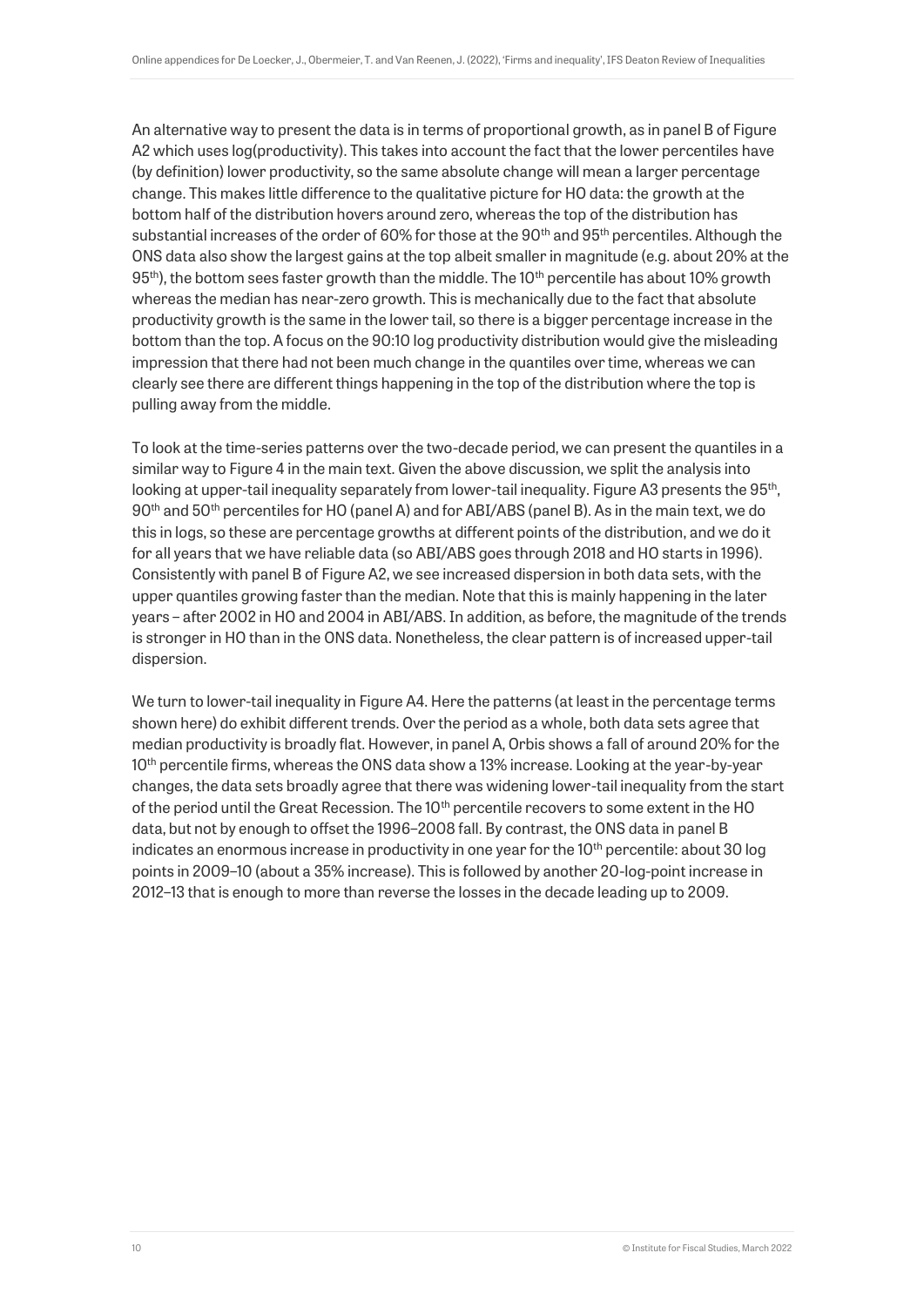





Note: Same samples as in Figure A2. The panels compare quantiles of employment-weighted log(real labour productivity) for the 95<sup>th</sup>, 90<sup>th</sup> and 50<sup>th</sup> percentiles (P95, P90 and P50, respectively) (1996–2016 for HO and 1998–2018 for ABI/ABS). The vertical axis shows the percentage change (in logs) for every year compared with the base year (normalised at zero). Panel A has the results for HO and Panel B for the ONS ABI/ABS.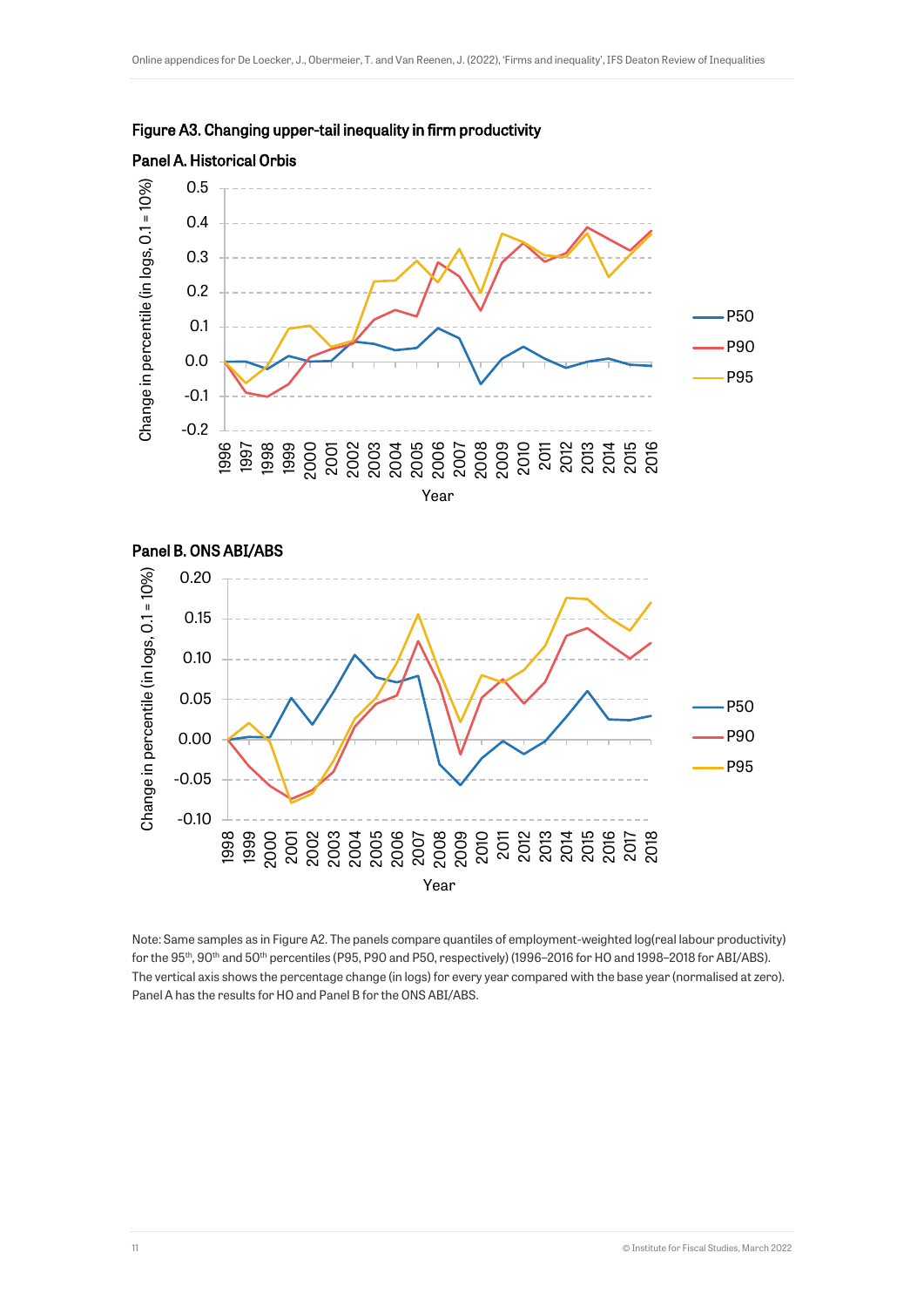





Note: Same samples as in Figure A2. The panels compare quantiles of employment-weighted log(real labour productivity) for the 10<sup>th</sup> and 50<sup>th</sup> percentiles (P10 and P50, respectively) (1996–2016 for HO and 1998–2018 for ABI/ABS). The vertical axis shows the percentage change (in logs) for every year compared with the base year (normalised at zero). Panel A has the results for HO and Panel B for the ONS ABI/ABS.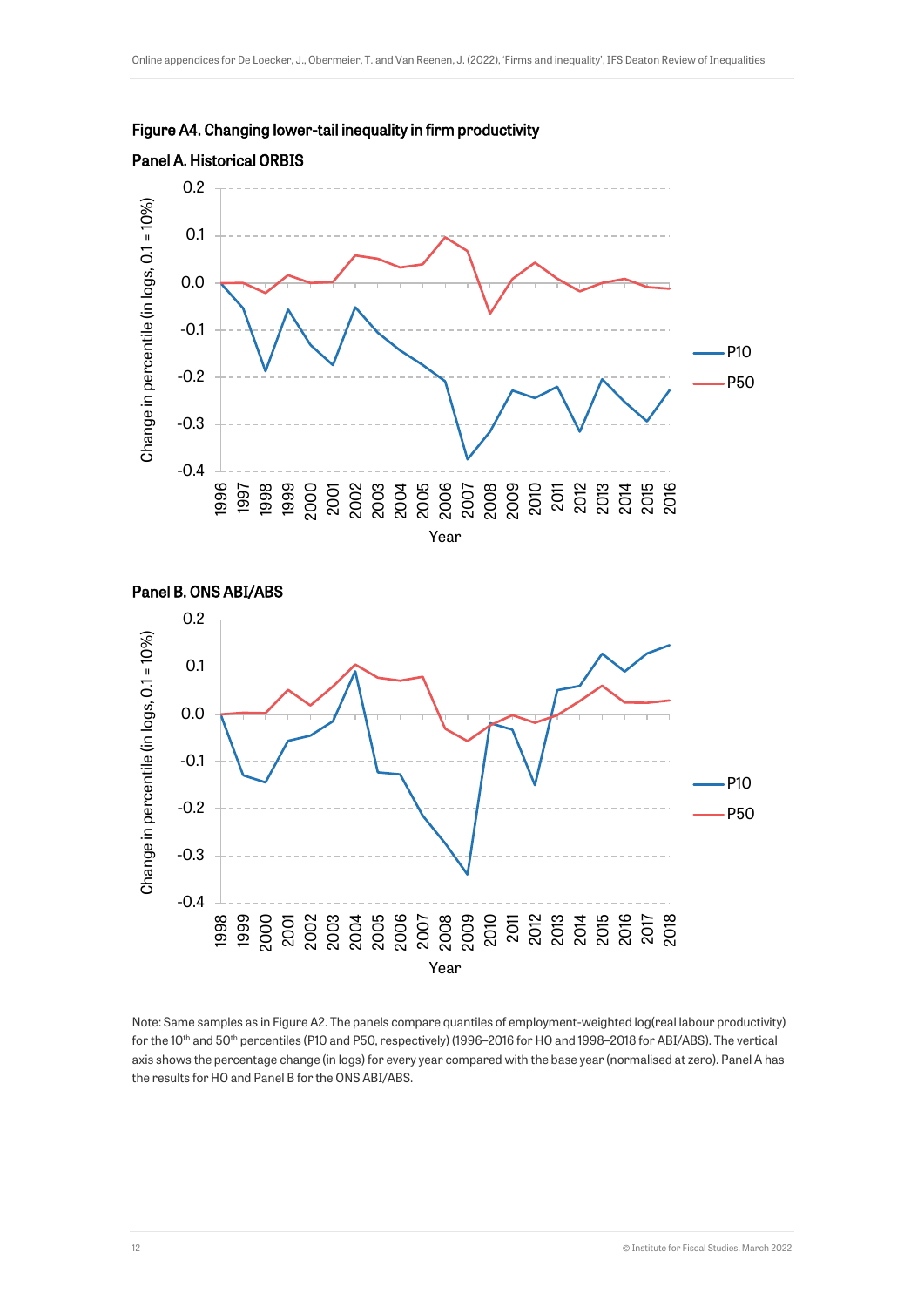#### Summary

In summary, we find that the ONS data are qualitatively in broad agreement with the HO data over the longer run in that there has been a substantial increase in upper-tail inequality from the mid 1990s until the late 2010s. The 95<sup>th</sup> and 90<sup>th</sup> percentiles of the employment-weighted productivity distribution have pulled away from the median. Since this covers about half the workforce, it is a major phenomenon.

What is less clear is what is happening in less productive firms where the other half of employees work. In our Orbis data the 10<sup>th</sup> percentile diverges from the median and inequality increases, whereas in the ONS data the 50:10 shrinks with the  $10<sup>th</sup>$  percentile having a faster proportionate growth rate. In addition, there are quantitative differences in the magnitude of the changes, with HO showing larger shifts than the ONS ABI/ABS. We detail possible reasons for the differences below, but our broad sense is that understanding what is happening in the lower tail is much harder because the data coverage is much poorer. For large firms, both data sets have nearuniversal coverage. However, for the lower half, there is highly incomplete coverage and the methods we have taken to correct for this (sampling weights in ABI/ABS, restricted samples in HO) are imperfect. This is clearly an area where more work is needed.

#### Some possible reasons for divergence between HO and ONS ABI/ABS data

- Measurement of productivity is different. In HO we use accounting pre-tax and predepreciation profits (EBITDA) plus the wage bill to measure value added, whereas the ONS uses sales less purchases from the survey responses in ABI/ABS. Employment is conceptually similar, but one is accounting and the other survey responses.
- The units are different. HO are incorporated firms, whereas ABI/ABS are establishments ('reporting units', RUs). Many firms contain multiple reporting units, so the ONS data are effectively at a lower level of aggregation.
- In the ONS data, RUs can be collapsed to the enterprise unit (or enterprise group) level (although this is not how it is reported in the public use tables). Even then, the numbers in the ONS data refer to activity in the UK, whereas companies in HO use consolidated accounts that report worldwide activity. Consequently, the productivity in HO is the UK firm's global productivity, whereas in ABI/ABS it will be the domestic productivity. This affects multinationals. Note that goods and services produced in the UK and exported are captured in both data sets; the difference is the activities of foreign affiliates, which are in HO but not in ABI/ABS. Both are interesting of course.
- Coverage is different. The ABI/ABS is a stratified random sample. Firms with 250 or more employees (about half of all employees) are included every year. There is a probability sample for smaller firms. Sampling weights are known and results are reweighted to be representative. However, our analysis of the ONS micro data shows some problems with the weights, especially in the early years of the ABI/ABS.<sup>4</sup> HO is theoretically a 100% sample, but there are also concerns in the earlier years with the capture of all firms (e.g. those that exit). In addition, there are the issues we discussed earlier, that accounting regulations allow SMEs to not report all the items needed for construction of productivity. Sample A drops firms with under 10 employees where this is particularly a problem, but this means that the ONS data will

<sup>4</sup> It is likely that the ONS has some internal weights series for the early years, but these are not, to our knowledge, released to researchers. The ONS uses imputations in order to account for non-response of large reference units but not (as far as we know) for differential response rates with the known cell stratification for small units.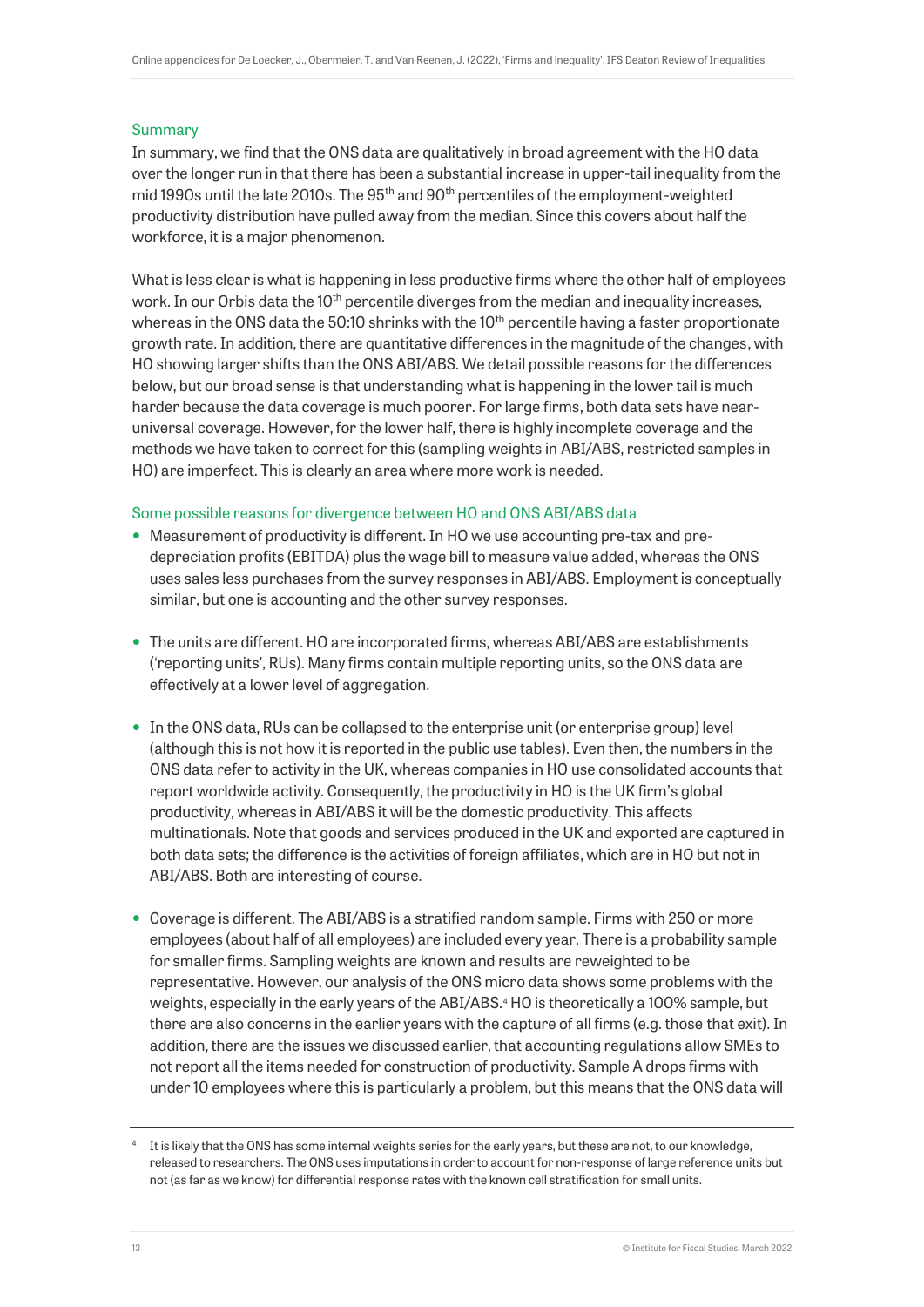represent a lot more of these micro enterprises than HO. The weighting by employment in Figures A2–A4 helps mitigate this.

 The industries covered are different. Our analysis of HO has dropped some hard-to-measure and volatile sectors such as the extraction industries (oil and gas) and agriculture as well as public-sector-related industries such as education and health, whereas some of these are included in the ONS data.

The bottom line is that there are a large number of reasons why different trends could be observed in the two data sets. The qualitative similarity for upper-tail inequality is therefore quite reassuring.

#### **Markups**

Figure A5 shows the markup changes by broad industry. The markup has risen in all sectors, although it is least clear in the volatile construction sector.

Figure A6 compares the weighted markup for publicly listed firms in HO with that in Worldscope. Worldscope has good coverage from the late 1980s onwards and Orbis since the mid 1990s (see [Appendix](#page-0-0) A). We see that the markup has risen in both series.<sup>5</sup>

#### Figure A5. Mean markup by broad sector (1996 = 1)



Note: Markups are computed with a constant output elasticity of 0.85 and the means are weighted by turnover. Source: Market sector from Historical Orbis using Sample B.

<sup>5</sup> The levels are different: although the COGS share starts at broadly the same level in both series in 1996, the fall in Orbis is greater than in Worldscope. However, the trends are consistent. We are still investigating the exact reasons for differences between the data sources. The main reason seems to be subtle differences in the definition of net versus gross turnover measures, although there are also differences in what counts as a 'publicly listed' firm between data sets.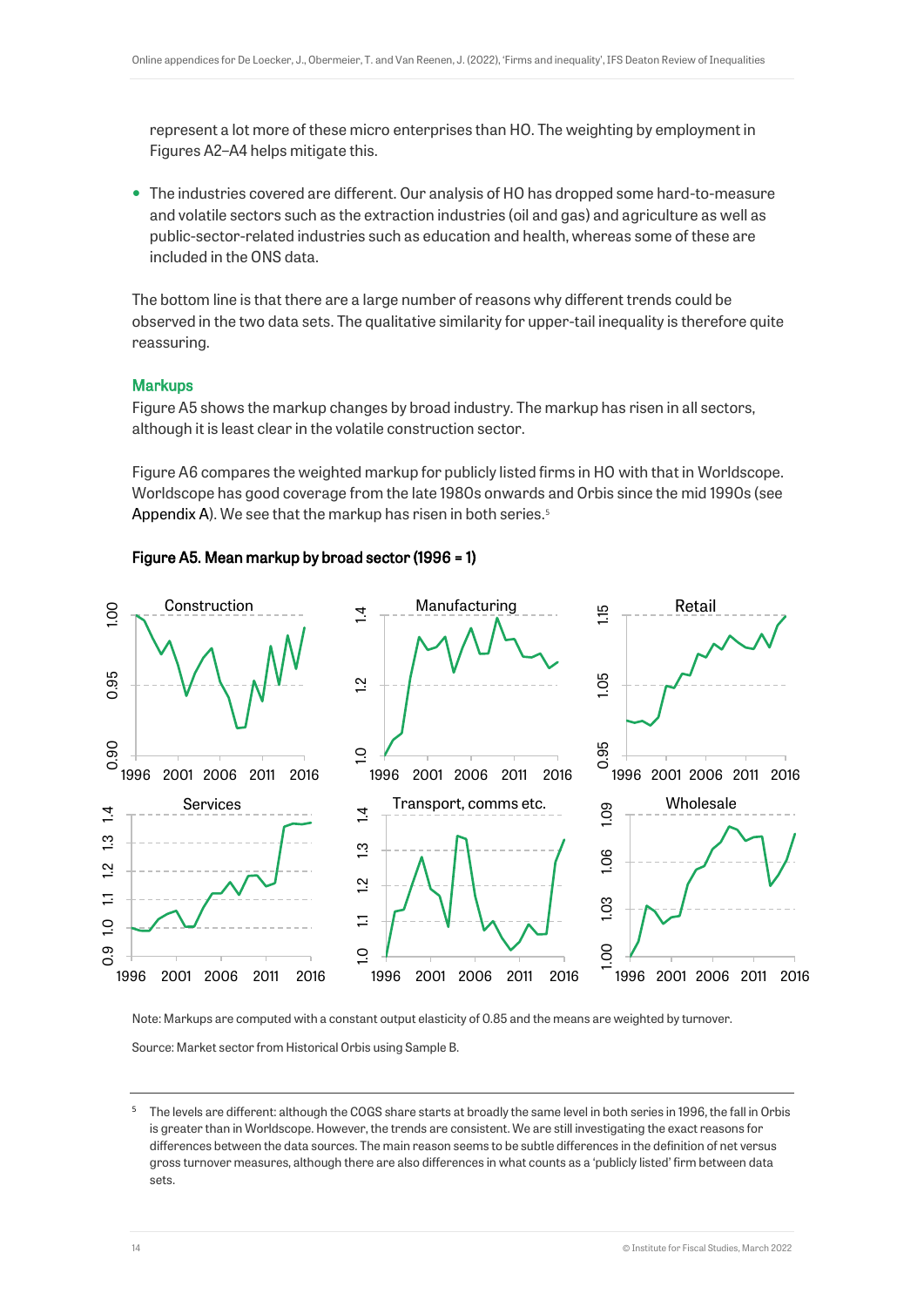



Note: Markups are computed with a constant output elasticity of 0.85 and the means are weighted by turnover. Source: Market sector from Historical Orbis using Sample B; Worldscope.



#### Figure A7. Mean markups (weighted by COGS)

Note: Markups are computed with a constant output elasticity of 0.85. Note that the aggregation uses COGS as weights, whereas in the main text we use turnover weights.

Source: Market sector from Historical Orbis using Sample B.

Figure A7 uses input weights (COGS) to aggregate up to economy-wide markups instead of the output weights that we use in the main text. The qualitative trends are similar with input weights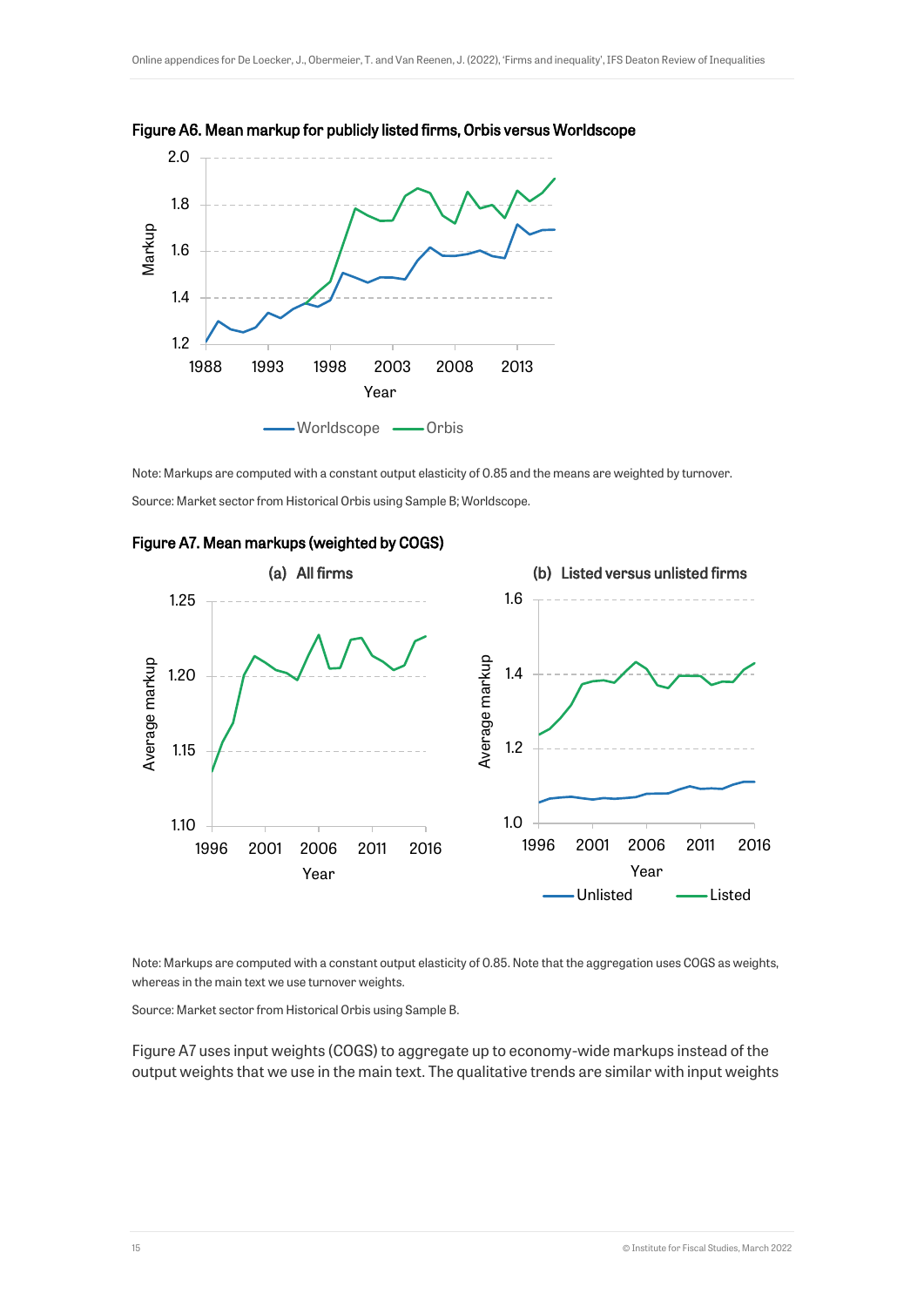to the main analysis, with a substantial increase that is stronger for the listed firms. However, the magnitudes of the level and increase in markups are smaller. 6

Recall that the main results (and robustness checks such as Figure A7) drop extreme values of firm-level markups (below 0.5 and above 10). As we noted in Appendix A, this only represents 2.7% of the sample, but we checked many alternative ways of dealing with outliers. For example, Figure A8 winsorises the top and bottom 1% of the firm markup distribution. It is clear that the main results are robust, with (if anything) a larger increase in the aggregate markup over time.





Note: The markup calculation assumes an output elasticity of 0.85 and markups are weighted by turnover. See Appendix C for markup calculations. Outliers are winsorised using the 1% and 99% quantiles.

Source: Market sector from Historical Orbis using Sample B.



Chart 2: UK-listed firms' average mark-ups Mean (weighted by total sales)



Source: Aquilante et al., 2019.

<sup>&</sup>lt;sup>6</sup> Note that we use the same sample for firm markups dropping the outliers (see Appendix A). This makes little difference to Figure A7, however.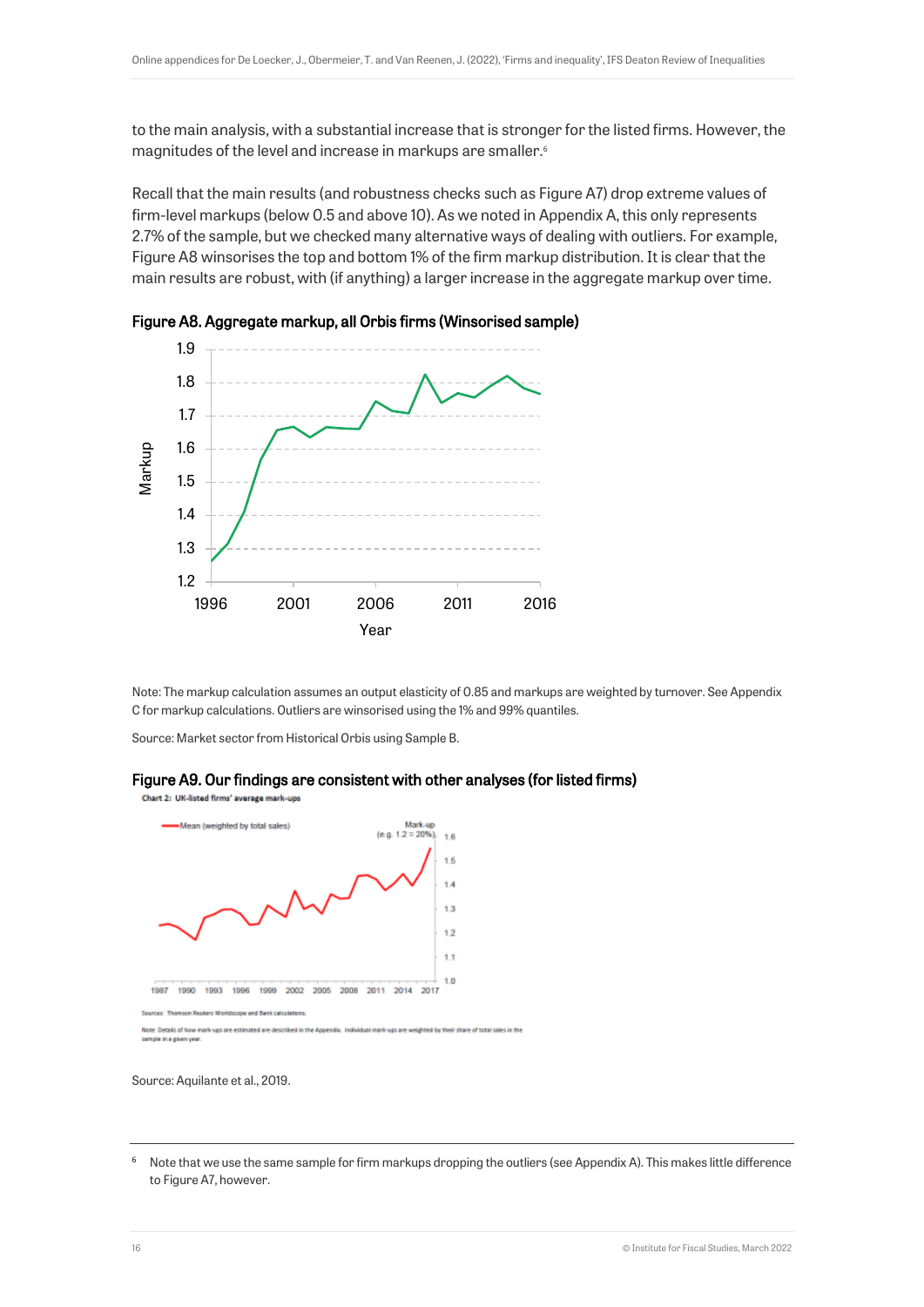



Source: Díez, Leigh and Tambunlertchai, 2018.

Finally, Figures A9 and A10 show that the trends in markup dispersion we have documented are also consistent with other analyses of UK data, although note that these papers only use listed firms.

#### Labour shares

Starting with the aggregates, the left-hand panel of Figure A11 shows the ONS series over roughly the same period as our HO data, from 1997 onwards. The right-hand panel of the figure gives the labour share trends in HO. Recall that there are large sampling and measurement differences between the administrative data and company accounts. Qualitatively, the trends are not so different from the macro data with a fast rise from the late 1990s through 2002. There is a fall after 2002, however. Nevertheless, the change between 1996 and 2016 is not very large: a fall from 64% to 62%.



Figure A11. Macro UK labour share of GDP: comparison between ONS data and Historical Orbis

Note: Total wage bill divided by value added.

Source: ONS (macro labour share); market sector from Historical Orbis using Sample A.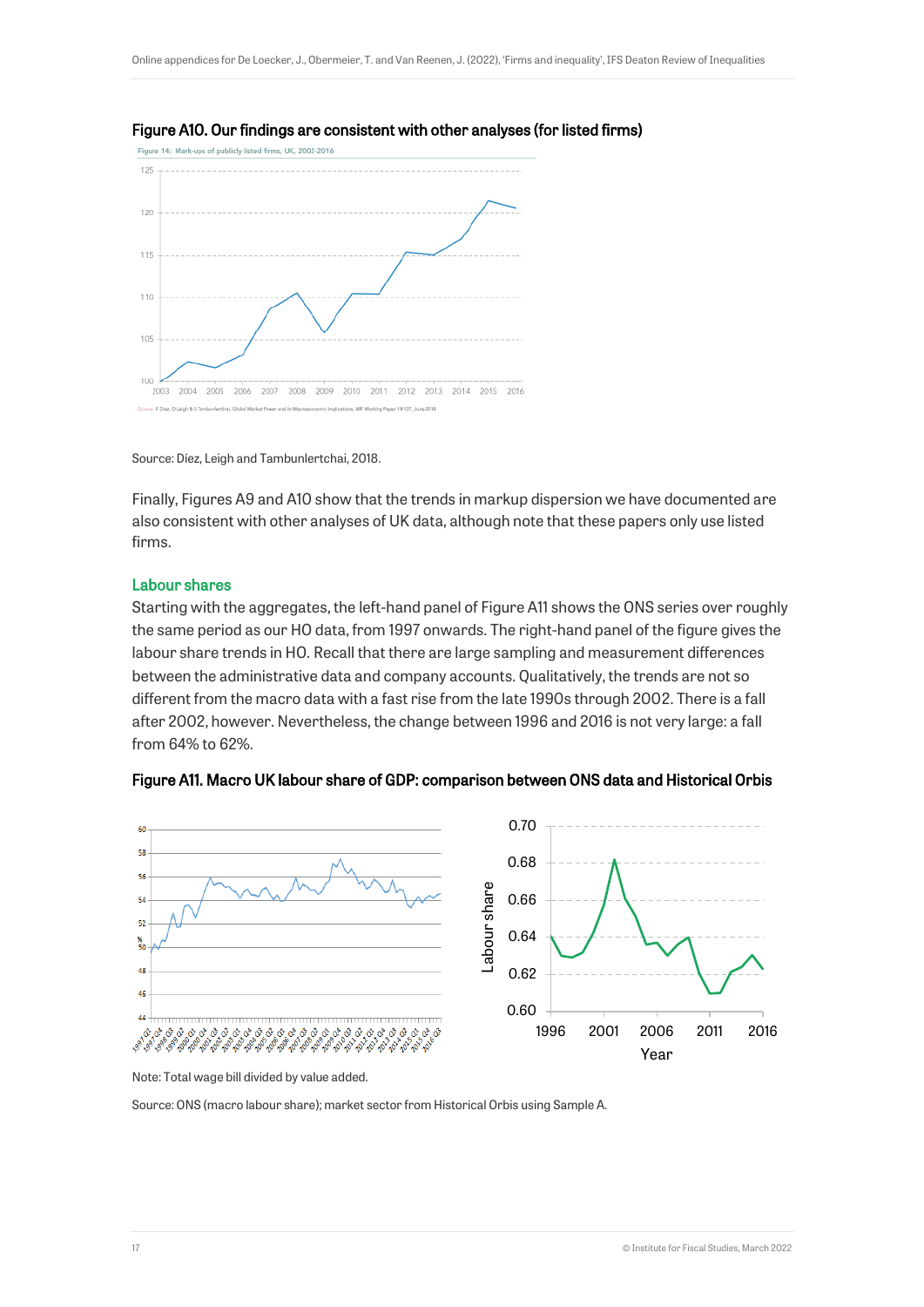Next, we split the changing labour share by broad sector from HO in Figure A12. The labour share fell most in manufacturing, consistent with administrative data. Services and wholesale had larger falls in the 2000s than other sectors.



#### Figure A12. Historical Orbis labour shares by broad sector

Source: Market sector from Historical Orbis using Sample A.





Source: Market sector from Historical Orbis using Sample A.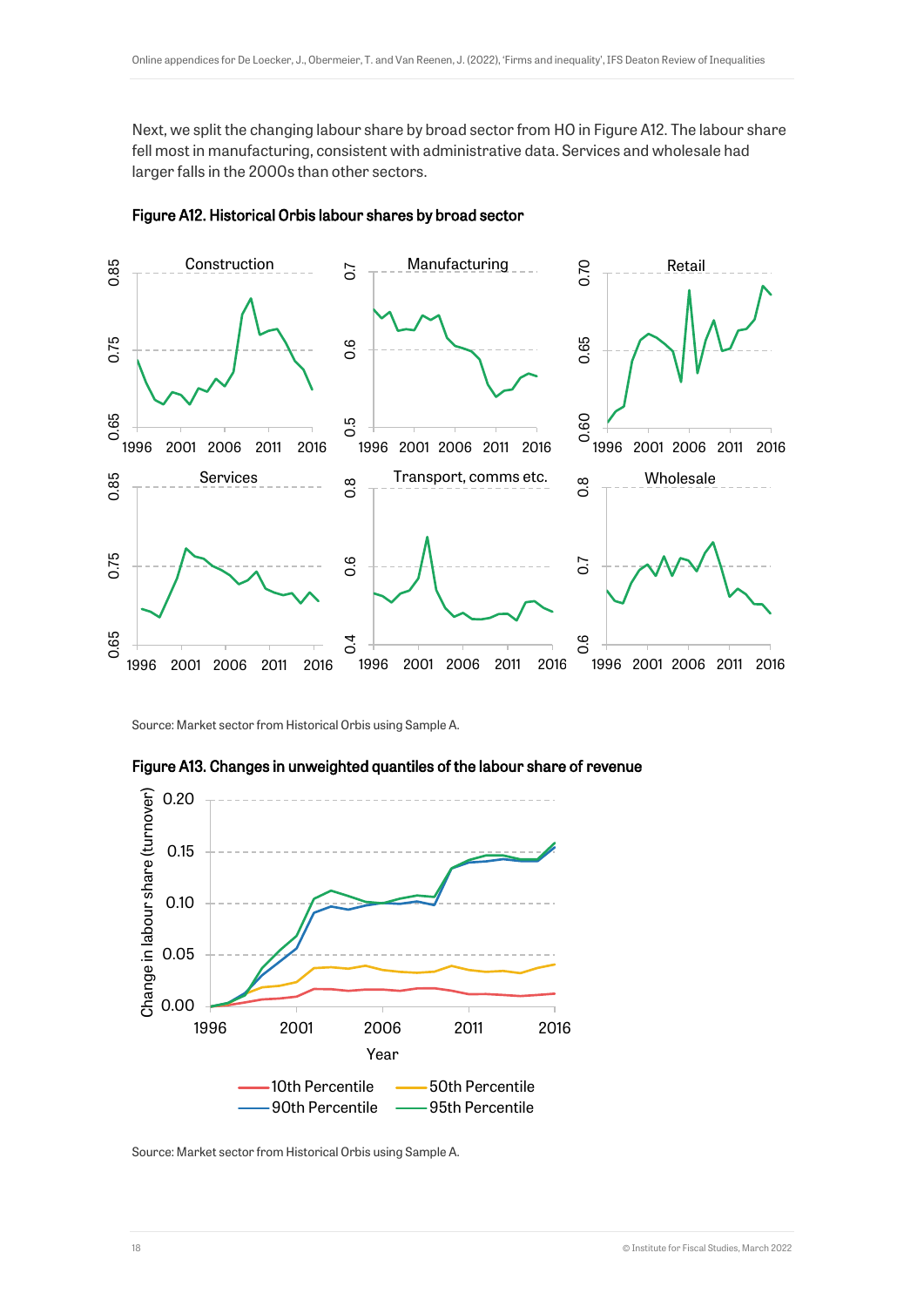



Source: Market sector from Historical Orbis using Sample A.

We look at dispersion of the labour share of revenue in Figures A13 and A14. As with productivity and markups, there appears to be some increase in dispersion in the unweighted and weighted quantiles.

#### Firm size and concentration

[Figures A15 to A18](#page-18-0) are analyses of the administrative data from other sources and also show increases in concentration. Figure A19 compares trends in concentration across countries.



<span id="page-18-0"></span>

Note: Finance, public sector and wholesale of fuels are all dropped. The figure includes 608 five-digit SIC subsectors. Source[: Bell and Tomlinson \(2018\)](#page-27-0) using BSD.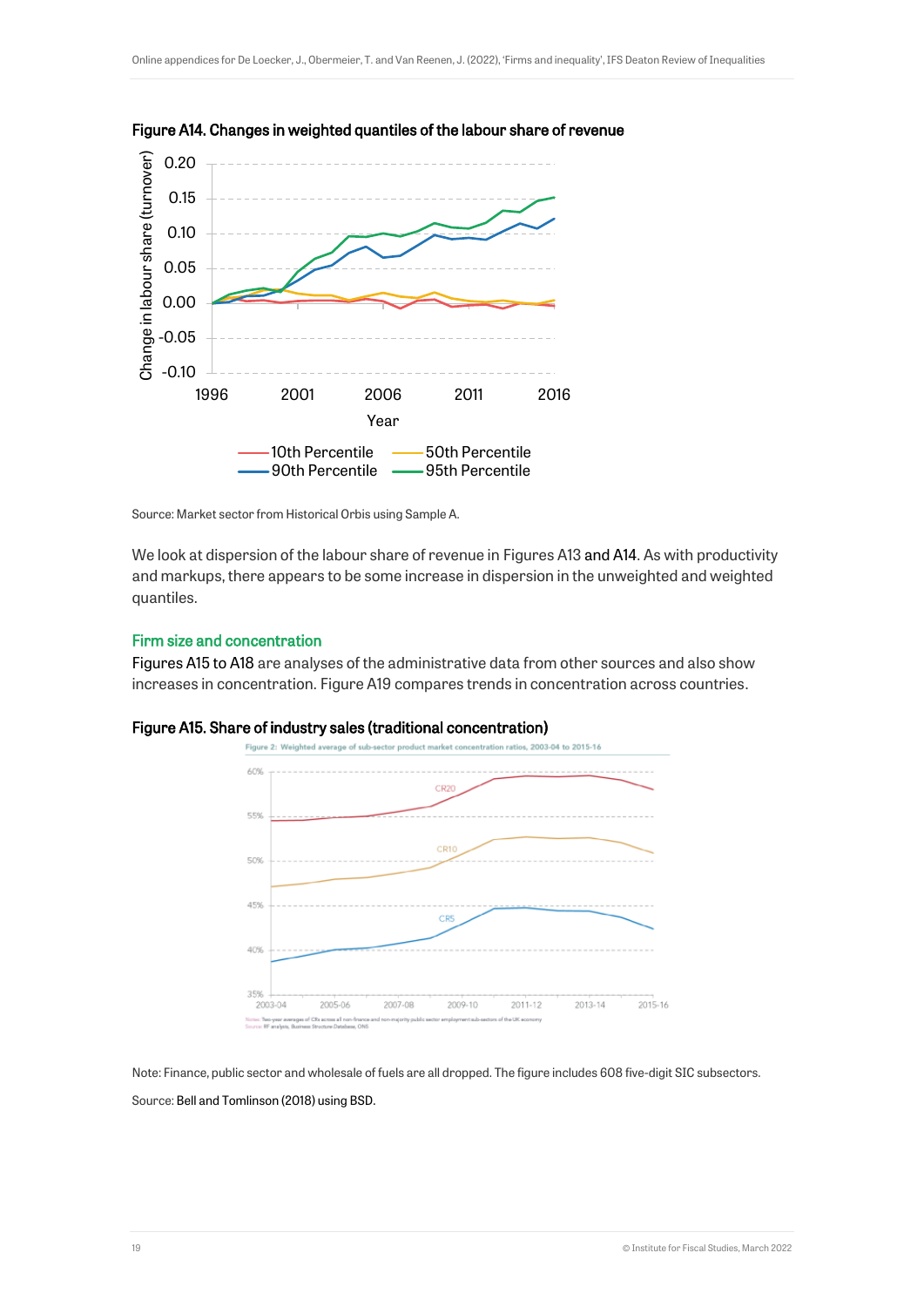Figure A16. Concentration (BEIS)<br>Figure 2: Weighted<sup>10</sup> average sector CRs and HHI, UK (2006-2018)



Source: BEIS analysis of the IDBR

#### Source: BEIS, 2020.

#### Figure A17. Concentration by sector



Source: Bell and Tomlinson (2018) using BSD.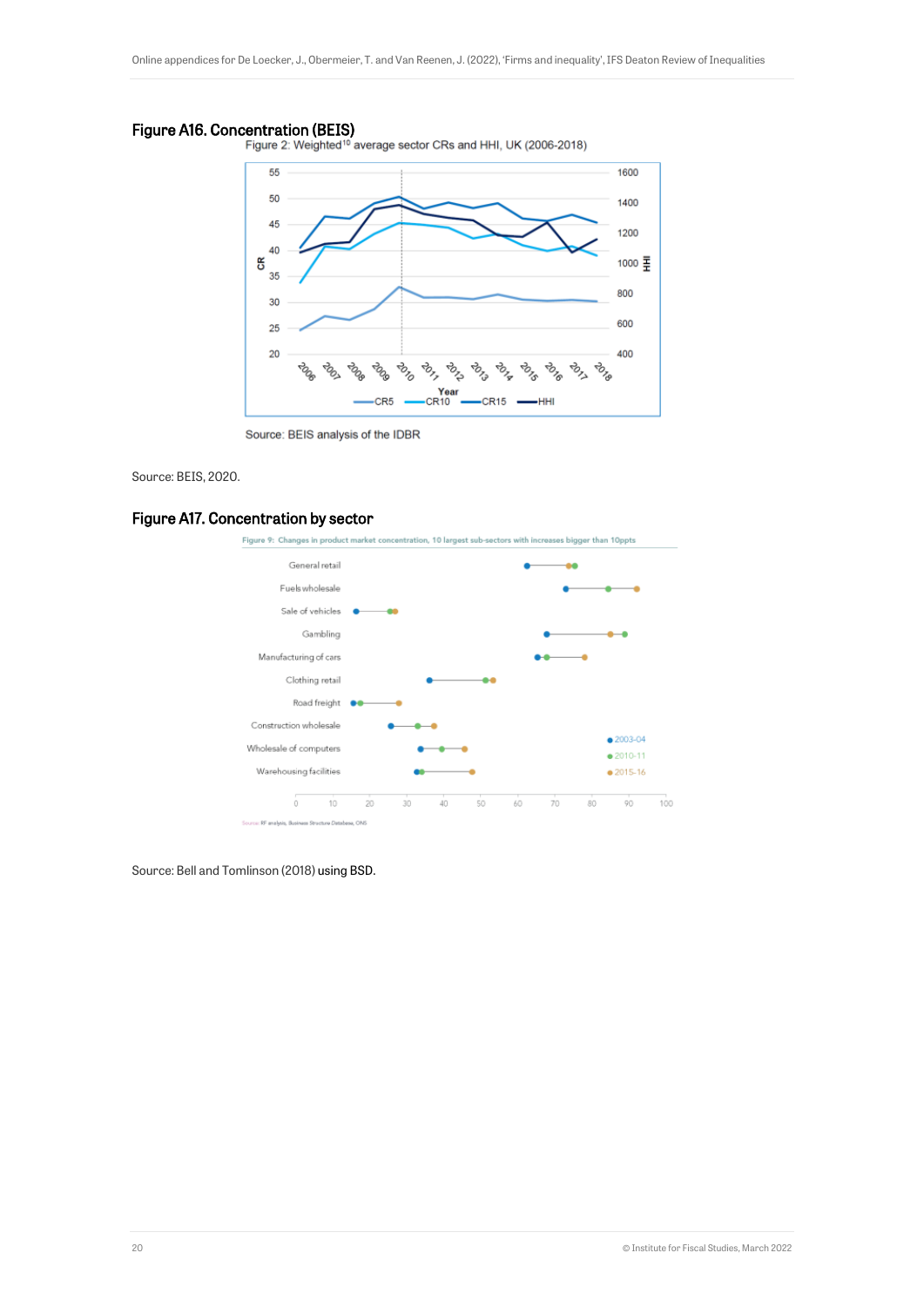



Note: The figure computes for each industry in the UK (at a highly disaggregated level) the share of turnover accruing to the top 5 and top 20 companies and then presents, as a time series, the average across industries in each year.

Source: Bahaj, Key and Piton, 2019.

#### Figure A19. Trends in industry concentration across countries



Figure 9 Evolution of average industry concentration in France, Germany, Italy, Spain and the UK, by country, 1998-2017

Source: Authors' calculations based on Euromonitor International's Passport Industrial database.

Source: Koltay, Lorincz and Valletti, 2020.

#### Business dynamism

Figures A20 to A22 have administrative data on rates and totals of entry and exit. These show no downward trends, but they are counts, so do not reflect the (un)importance of these firms. A better measure is the share of activity in firms of different ages. Figure A23 shows the share of employment in firms of different age and Figure A24 does the same for turnover. These show the declines in dynamism discussed in the main text.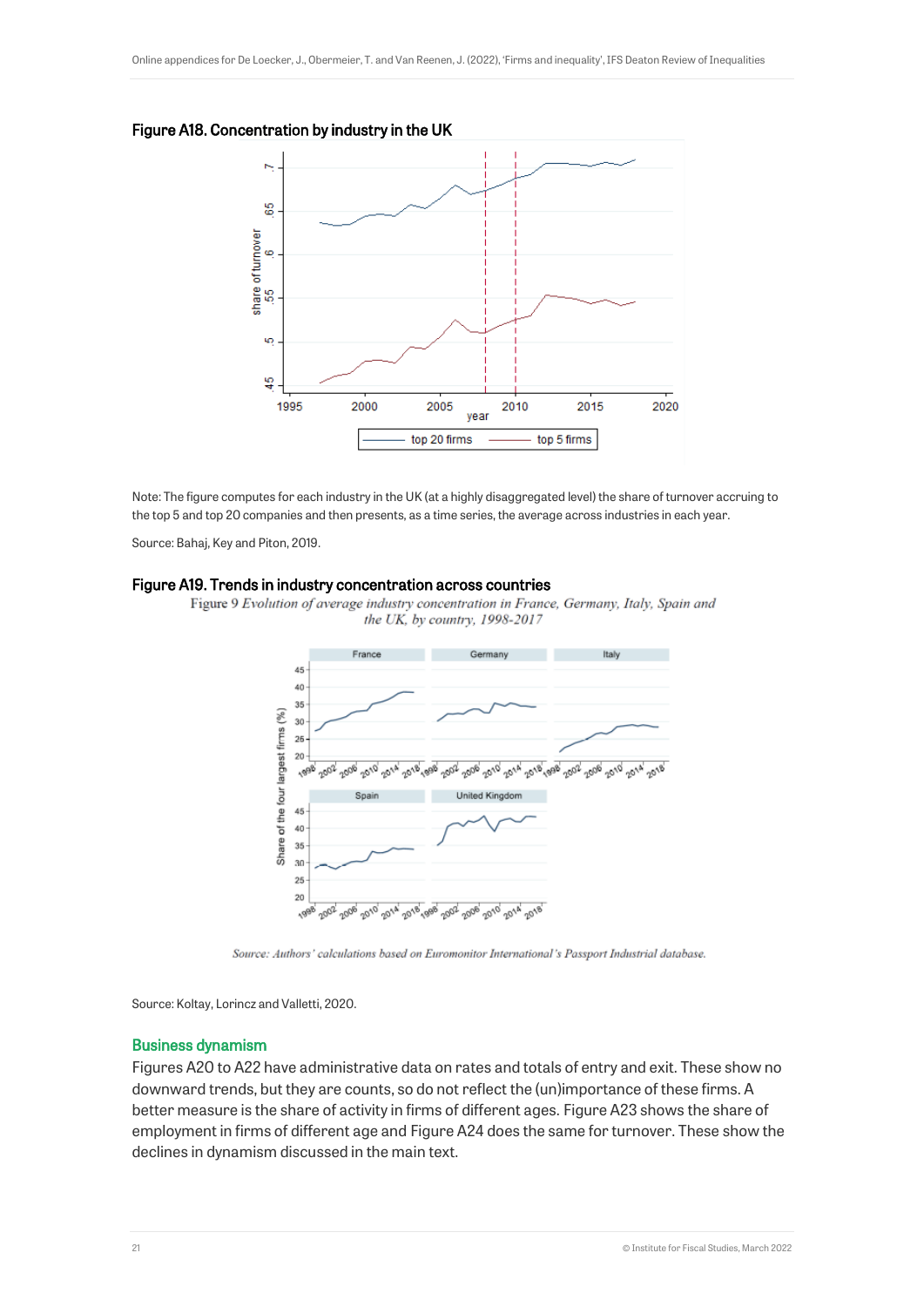| <b>Business birth and death rates, UK</b> |               |                   |               |            |  |
|-------------------------------------------|---------------|-------------------|---------------|------------|--|
|                                           | Births (000s) | <b>Birth Rate</b> | Deaths (000s) | Death Rate |  |
| 2001                                      | 243           | 12%               | 212           | 10%        |  |
| 2002                                      | 243           | 11%               | 213           | 10%        |  |
| 2003                                      | 267           | 12%               | 232           | 11%        |  |
| 2004                                      | 280           | 13%               | 244           | 11%        |  |
| 2005                                      | 275           | 13%               | 228           | 10%        |  |
| 2006                                      | 256           | 12%               | 207           | 9%         |  |
| 2007                                      | 281           | 12%               | 224           | 10%        |  |
| 2008                                      | 267           | 11%               | 223           | 10%        |  |
| 2009                                      | 236           | 10%               | 277           | 12%        |  |
| 2010                                      | 235           | 10%               | 249           | 11%        |  |
| 2011                                      | 261           | 11%               | 230           | 10%        |  |
| 2012                                      | 270           | 11%               | 252           | 11%        |  |
| 2013                                      | 346           | 14%               | 238           | 10%        |  |
| 2014                                      | 351           | 14%               | 246           | 10%        |  |
| 2015                                      | 383           | 14%               | 282           | 11%        |  |
| 2016                                      | 414           | 15%               | 281           | 10%        |  |
| 2017                                      | 382           | 13%               | 362           | 12%        |  |
| 2018                                      | 381           | 13%               | 336           | 11%        |  |

#### Figure A20. Birth and death rates

Source: ONS, Business Demography, 2019; House of Commons Library calculations

Notes: excludes the non-VAT registered businesses with no employees; Birth rate = New businesses as a % of active businesses; Death rate = Businesses that ceased trading as a % of active businesses



#### Figure A21. Firm births recorded in the BSD

Source: Davies, 2021.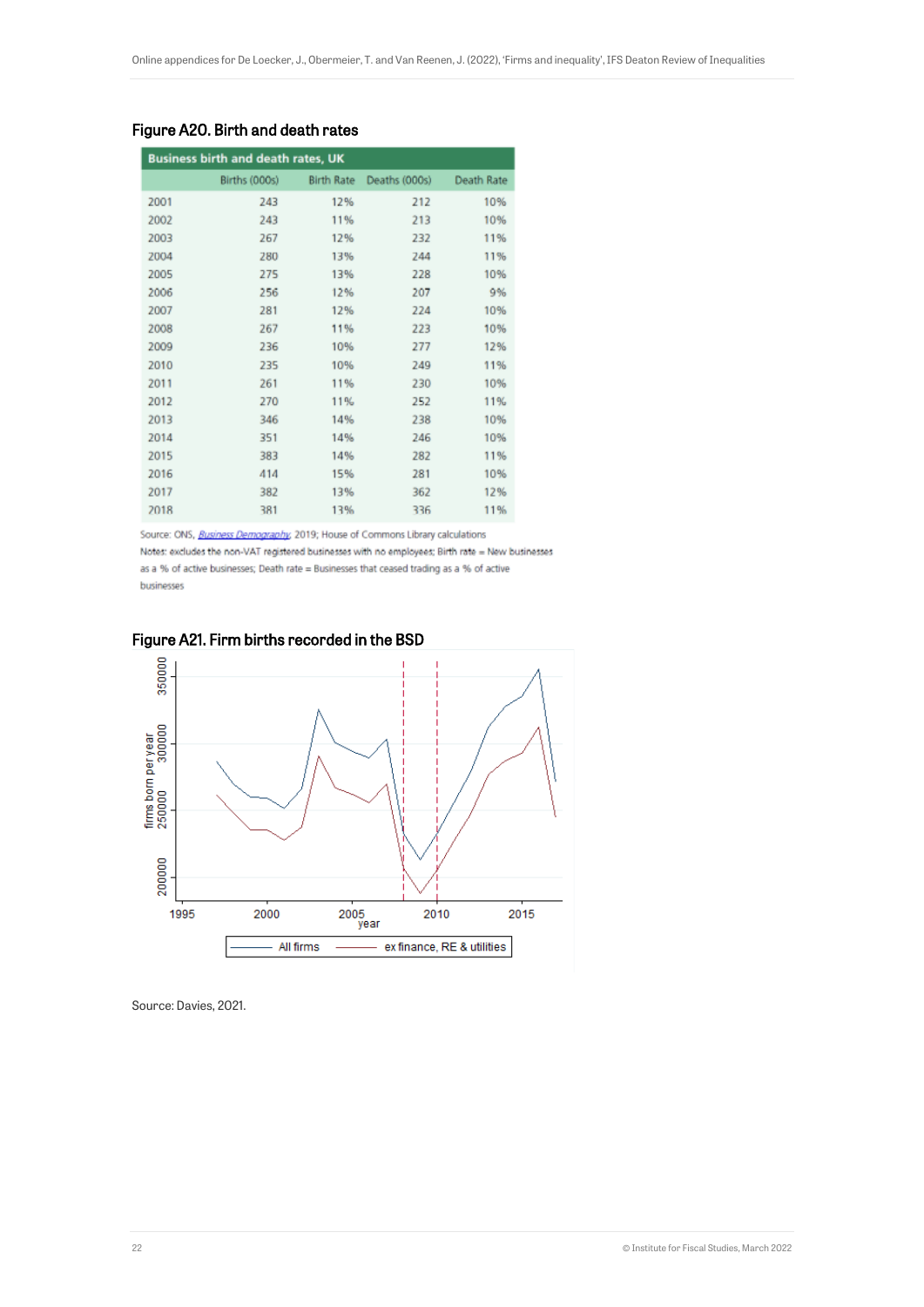



Source: Bahaj, Key and Piton, 2019.





Note: Initial decline is probably spurious as driven by need to calculate age.

Source: Bahaj, Key and Piton, 2019.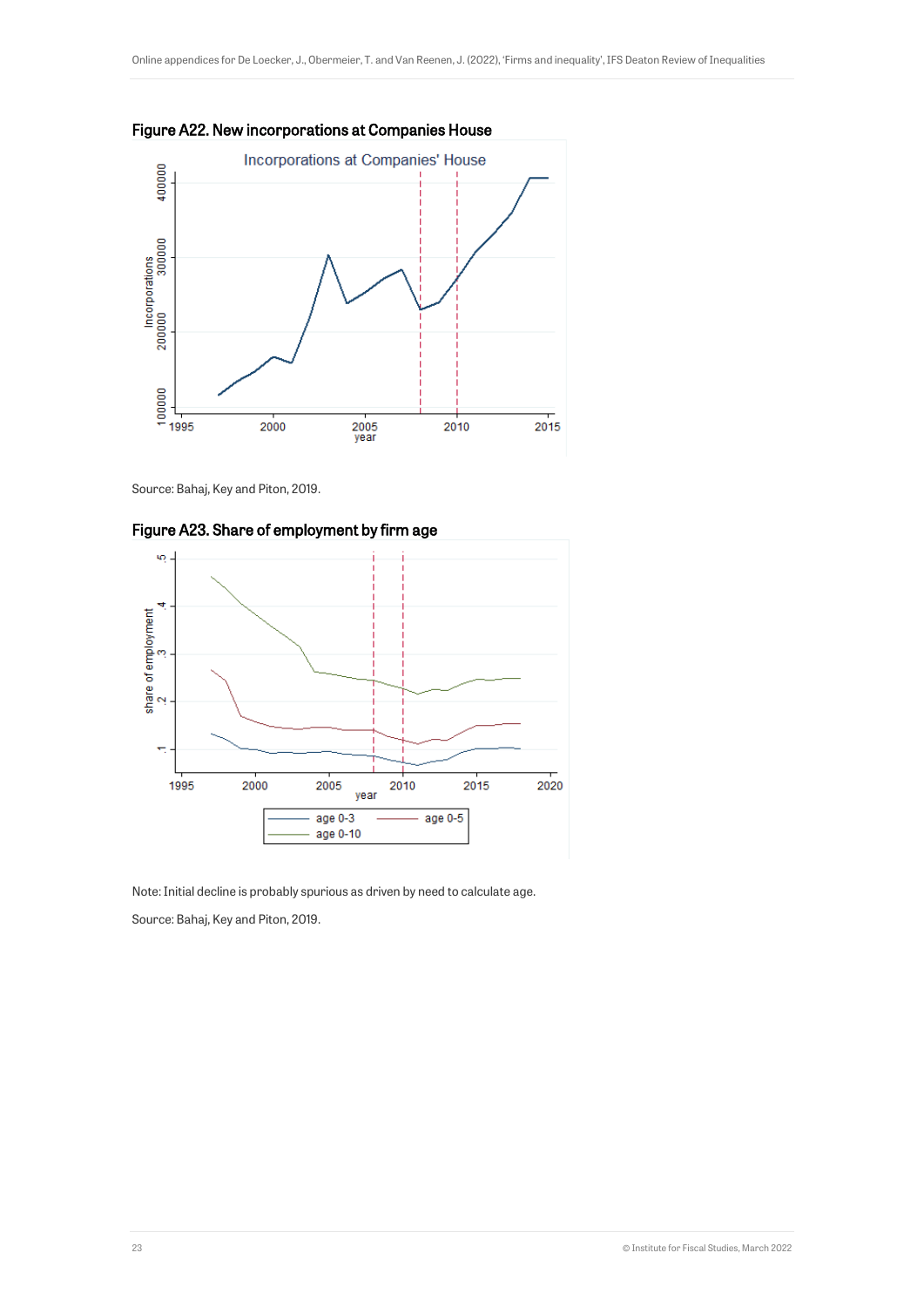Figure A24. Share of turnover in young firms



Source: Davies, 2021.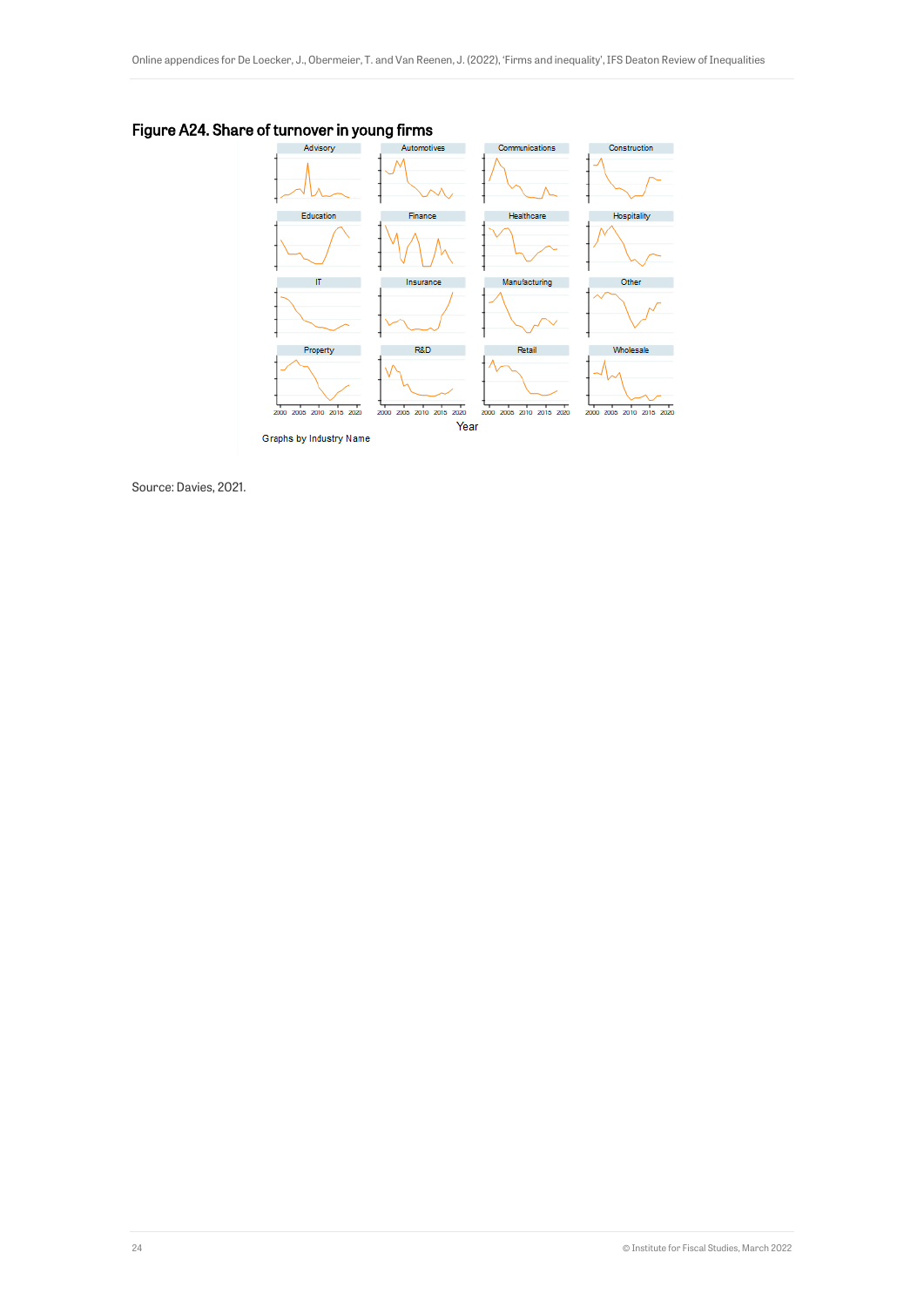### Appendix C. Markups and decomposing the labour share

**Estimating markups.** Take the perspective of an individual cost-minimising firm  $i$ . For any variable factor input, we can write the demand for the factor  $V$  in the form of a share of revenue:

$$
S_i^V = \frac{\theta_i^V \lambda_i^V}{\mu_i} \tag{A1}
$$

where  $\theta_i^V$  is the elasticity of output with respect to factor  $V,\mu_i$  is the markup defined as the ratio of product market price to marginal cost and  $\lambda^V_i$  measures input market power which is the ratio of the marginal revenue of the factor to its factor price. This illustrates the idea that we can decompose the factor share into three terms: technology ( $\theta_i^V$ ), product market power ( $\mu_i$ ) and input market power ( $\lambda^V_i$ ). Note that perfect competition is the boundary case where the market power terms will be equal to unity, so the output elasticity is equal to the factor share.

To estimate markups in the simplest way, we assume that variable factors are supplied perfectly elastically to the firm so that there is no input market power. We can rewrite equation A1 as

$$
\mu_i = \frac{\theta_i^V}{S_i^V} \tag{A2}
$$

To calculate economy-wide markups, we must aggregate the firm-specific markups weighting by the firm's relative size,  $\omega_i$ :

$$
\mu = \sum_{i} \omega_i \frac{\theta_i^V}{S_i^V}
$$
 (A3)

Our calculations calibrate an output elasticity with respect to variable inputs of 0.85 (i.e.  $\theta^V$  = 0.85) and the main text uses firm-year turnover weights (both of these assumptions follow De Loecker, Eeckhout and Unger (2020)). Appendix B also considers input weights instead of output weights (so weighting by the cost of goods sold, COGS, instead of turnover), in which case the aggregate markup expression simplifies further to

$$
\mu = \frac{\theta^V}{S^V} \tag{A4}
$$

where the denominator is the aggregate sum of variable costs (which we proxy by COGS) divided by aggregate revenues.

Implied labour shares of value added. To compare our results with aggregate national statistics, we sometimes need to work in terms of value added (GDP). To consider this, we start from the first-order condition for labour inputs for the firm in equation A1, and (for brevity) drop the firm index  $i$ :

$$
\frac{WL}{PQ} = \frac{\theta^L}{\mu} \tag{A5}
$$

Note that the output elasticity of labour ( $\theta^L$ ) is not equal to the output elasticity on COGS ( $\theta^V$ ). If the production function takes the Cobb–Douglas form,  $\Omega(K^{\theta^K}(L+M)^{\theta^V})$ , where  $M$  = intermediate inputs and  $\Omega > 0$  is a Hicks neutral efficiency term, the elasticity is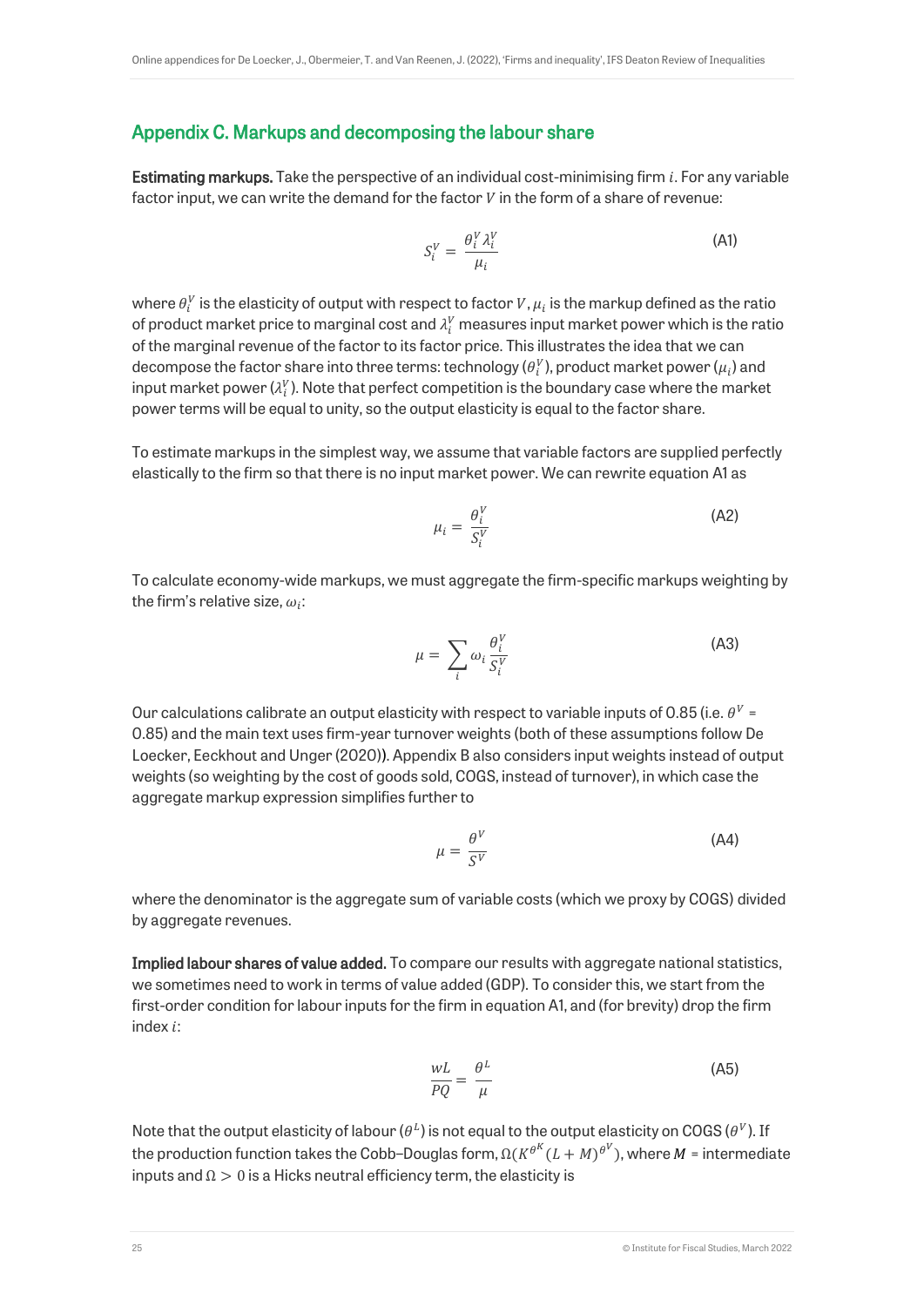$$
\theta^L = \frac{L}{L+M} \theta^V \tag{A6}
$$

To back out the implied aggregate labour share  $(\overline{LS})$ , we again fix the technology parameters across firms, and aggregate using revenue shares to obtain (using firm  $i$  and time  $t$ )

$$
\widetilde{LS}_t = \theta^L \sum_{i} \frac{R_{it}}{R_t} \frac{E(V)_{it}}{\theta^V R_{it}} \tag{A7}
$$

$$
=\frac{\theta^L \cos s_t}{\theta^V \ R_t} \tag{A8}
$$

where  $V$  is total variable costs (COGS).

Now to convert the labour share in terms of gross output to one in value added, we define  $a = \frac{VA}{D}$  $\boldsymbol{R}$ in the macro data in a base year zero. This means that the implied (value-added-based) labour share can be computed as

$$
S_{VA}^L = \frac{\theta^L}{a\theta^V} \frac{COGS_t}{R_t}
$$
 (A9)

This suggests a normalisation in year  $t=0$ : choose  $\frac{\theta^L}{\sigma \theta}$  $\frac{\partial^2}{\partial a \partial v}$  such that  $\widetilde{LS}_{t=0} = LS_{t=0}$ . The difference between the actual labour share and the implied labour share is a manifestation of three (aggregated) terms:

- 1. technological change in both the mix of labour and materials costs in COGS ( $L$  and  $M$  in  $V$ ) and the parameters;
- 2. change in the value-added-gross-output conversion rate  $a$ ;
- 3. any model mis-specifications, or 'wedges' in the first-order conditions such as
	- o substitution between labour and materials;
	- o adjustment costs in labour;
	- o imperfect competition in the labour market (e.g. monopsony).

Labour shares over longer periods. We want to extrapolate over longer periods than just that which is available for our markup data from company accounts. In particular, we will look over the 1981–2019 period where we can get consistent aggregate data on key items (see Teichgraeber and Van Reenen (2021)).

We start from the compound growth  $(a)$  formula for number of years  $n$  between starting value.  $Y_0$ , and ending value,  $Y_1$ :

$$
g = \left(\frac{Y_1}{Y_0}\right)^{\frac{1}{n}} - 1
$$

In Orbis, we use  $Y = \frac{COGS}{R}$  between 1996 and 2016 to calculate g. So

$$
g = \left(\frac{Y_{2016}}{Y_{1996}}\right)^{\frac{1}{20}} - 1
$$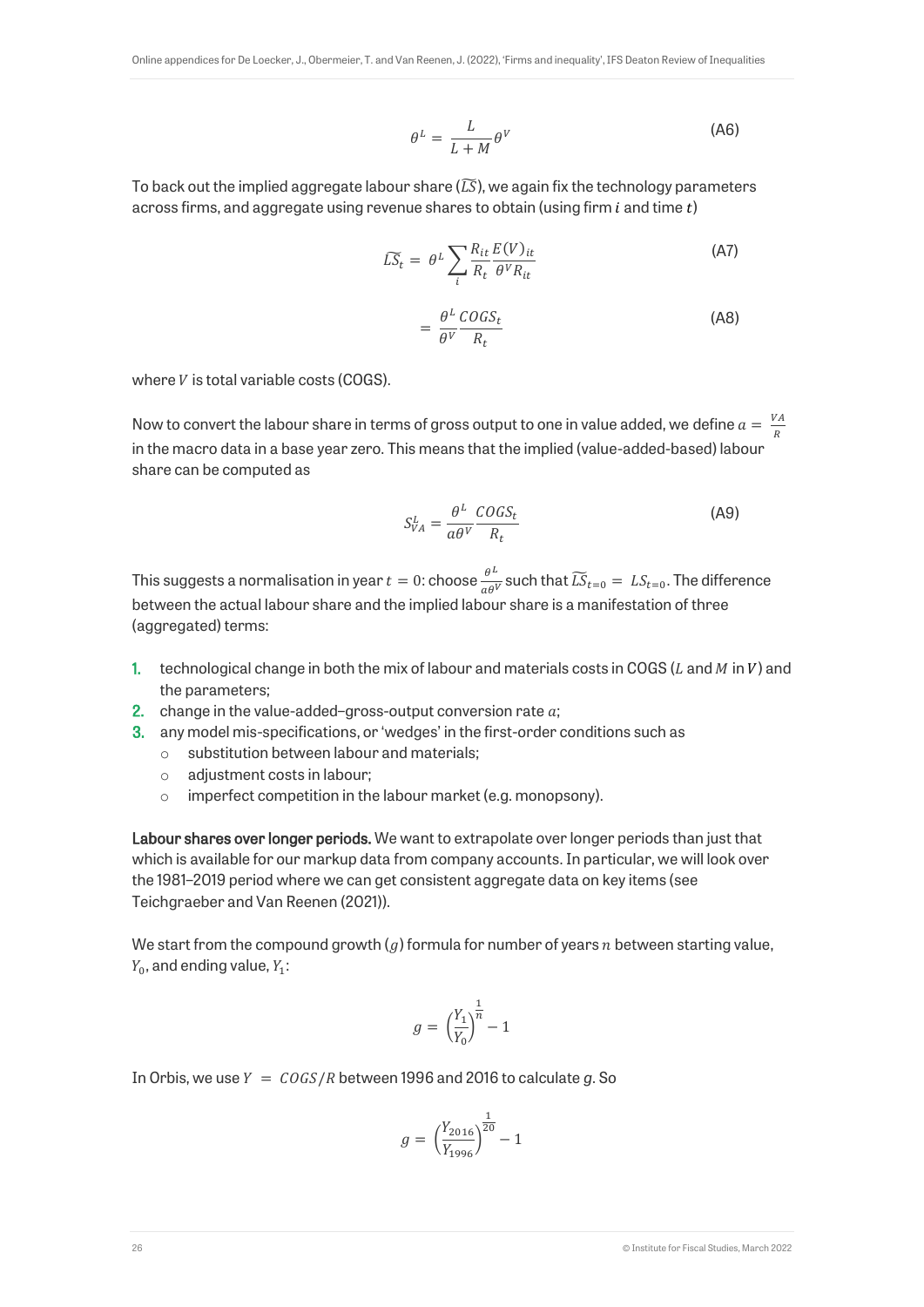$$
g = \left(\frac{0.6859}{0.7482}\right)^{\frac{1}{20}} - 1 = -0.004337
$$

We find a fall in the COGS to revenue ratio of about 0.44 percentage points a year. We want to estimate the change in  $COGS/R$  between 1981 and 2019 to match the aggregate data. Rewriting the compound growth formula,

$$
Y_1 = Y_0(1+g)^n
$$
  
\n
$$
Y_{2019} = Y_{1996}(1+g)^{23}
$$
  
\n
$$
Y_{1981} = Y_{1996}(1+g)^{-15}
$$

So, since we find the COGS to revenue ratio in HO is 74.82% in 1996 ( $Y_{1996} = \frac{C O G S}{R}$  $\frac{563}{R}$  = 0.7482),

$$
Y_{2019} - Y_{1981} = Y_{1996}[(1+g)^{23} - (1+g)^{-15}]
$$
  
= 0.7482[(1 – 0.004337)<sup>23</sup> – (1 – 0.004337)<sup>-15</sup>]  
= 0.7482[(0.9957)<sup>23</sup> – (0.9957)<sup>-15</sup>]  
= -0.1216

Hence the COGS to revenue ratio is predicted to fall by 12.2 percentage points between 1981 and 2019. The implied fall in the labour share of GDP will depend on the calibration for the technology parameters:

$$
S_{VA}^L = \frac{\theta^L}{\alpha \theta^V} \left( \frac{COGS}{R} \right) = b \left( \frac{COGS}{R} \right)
$$

In 1996,  $S_{VA}^L = 0.4338$  (see Figure 14) and hence  $b = 0.4338/0.7482 = 0.5798$ . The predicted fall in the labour share of GDP is

$$
\Delta \tilde{S}_{VA}^{L} = 0.5798 \,\Delta \left( \frac{COGS}{R} \right) \n= 0.5798(-0.1216) \n= -0.071
$$

So we predict a fall of 7.1 percentage points in the labour share of GDP, compared with an actual fall of 3.5 percentage points. We discuss reasons why markup trends over-predict the fall of the labour share in the main text. Broadly, this could be due to falls in monopsony power, offsetting technical change and/or aggregation issues.